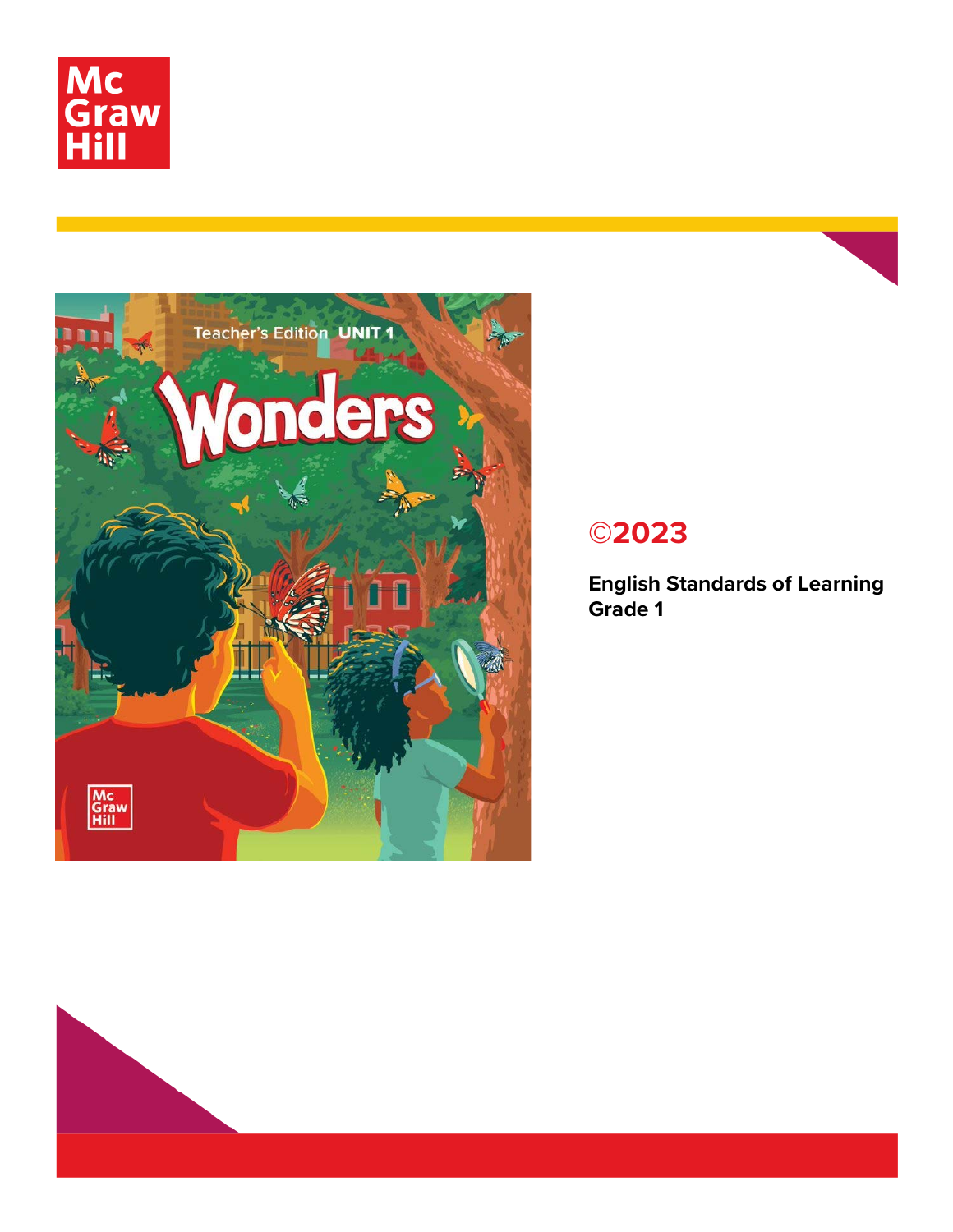## **STANDARDS PAGE REFERENCES**

40-41, 44-45, 78-79, 115, 144, 148-149 **Unit 4:** 10- 11, 46-47, 82-83, 118-119, 154-155 **Unit 5:** 10-11, 46-47, 82-83, 118-119, 154-155 **Unit 6:** 10-11, 42- 43, 46-47, 78-79, 82-83, 118-119, 150, 154-155

**Teacher Edition: Unit 1:** S72, S82, T410, T428 **Unit 2:** T404 **Unit 3:** T410, T428 **Unit 4:** T456,

T474 **Unit 5:** T458, T476 **Unit 6:** T460 **Reading/Writing Companion: Unit 5:** 196

Developing literacy skills is a priority in the first grade. The student will be immersed in a text -rich environment to develop communication skills, phonological awareness, phonetic skills, vocabulary, comprehension, and use reading materials as sources of information and enjoyment. The student will use listening and speaking skills to participate in classroom discussions. The student will use a variety of strategies to read new words and will read familiar selections with fluency, accuracy, and expression. The student will continue to develop an understanding of fiction and nonfiction texts. The student will increase vocabulary and comprehension strategies by cross-content reading with emphasis on materials in mathematics, science, and history and social science. The student will write in a variety of forms to communicate ideas. The student will continue to research to answer questions and solve problems by using available resources.

## **Communication and Multimodal Literacies 1.1 The student will develop oral communication skills.**  a) Listen actively and speak using agreed-upon rules for discussion. **Teacher Edition: Unit 1:** xv, S12, S44, S76, T7, T56-T57, T60, T87, T138-T139, T142, T169, T218, T222, T251, T298-T299, T302, T329, T374, T410 **Unit 2:** T7, T56, T60, T136, T140, T167, T212, T216, T245, T294-T295, T298, T325, T368, T372 **Unit 3:** T7, T56-T57, T60, T87, T136, T140, T167, T218, T222, T251, T300, T331, T374, T378 **Unit 4:** T7, T60, T64, T152, T185, T238, T242, T277, T334, T338, T371, T414, T418 **Unit 5:** T7, T62, T95, T154, T158, T191, T242, T246, T281, T336, T340, T373, T416, T420 **Unit 6:** T7, T62, T66, T152, T185, T242, T246, T281, T338, T342, T375, T418, T422, T460 **Reading/Writing Companion: Unit 6:** 196 **Practice Book:** 512 b) Initiate conversation with peers and adults. **Teacher Edition: Unit 1:** S24, S36, S40, S44, S48, S50, S56, S62, S68, S72, S80, S82, S88, S100, T56-T57, T63, T138, T298-T299, T329, T374 **Unit 2:** T7, T56, T87, T136, T294-T295 **Unit 3:** T7, T56, T87, T136, T167, T251, T300, T331 **Unit 4:** T7, T97, T148, T185, T277, T371 **Unit 5:** T7, T281, T373 **Unit 6:** T7, T62-T63, T99, T148- T149, T185, T281, T338, T375 **Reading/Writing Companion: Unit 1:** 8-9, 21, 50- 51, 54-55, 84-85, 88-89, 120, 123, 153, 157 **Unit 2:** 10-11, 40-41, 44-45, 78-79, 112-113 **Unit 3:** 10-11,

situation.

c) Adapt or change oral language to fit the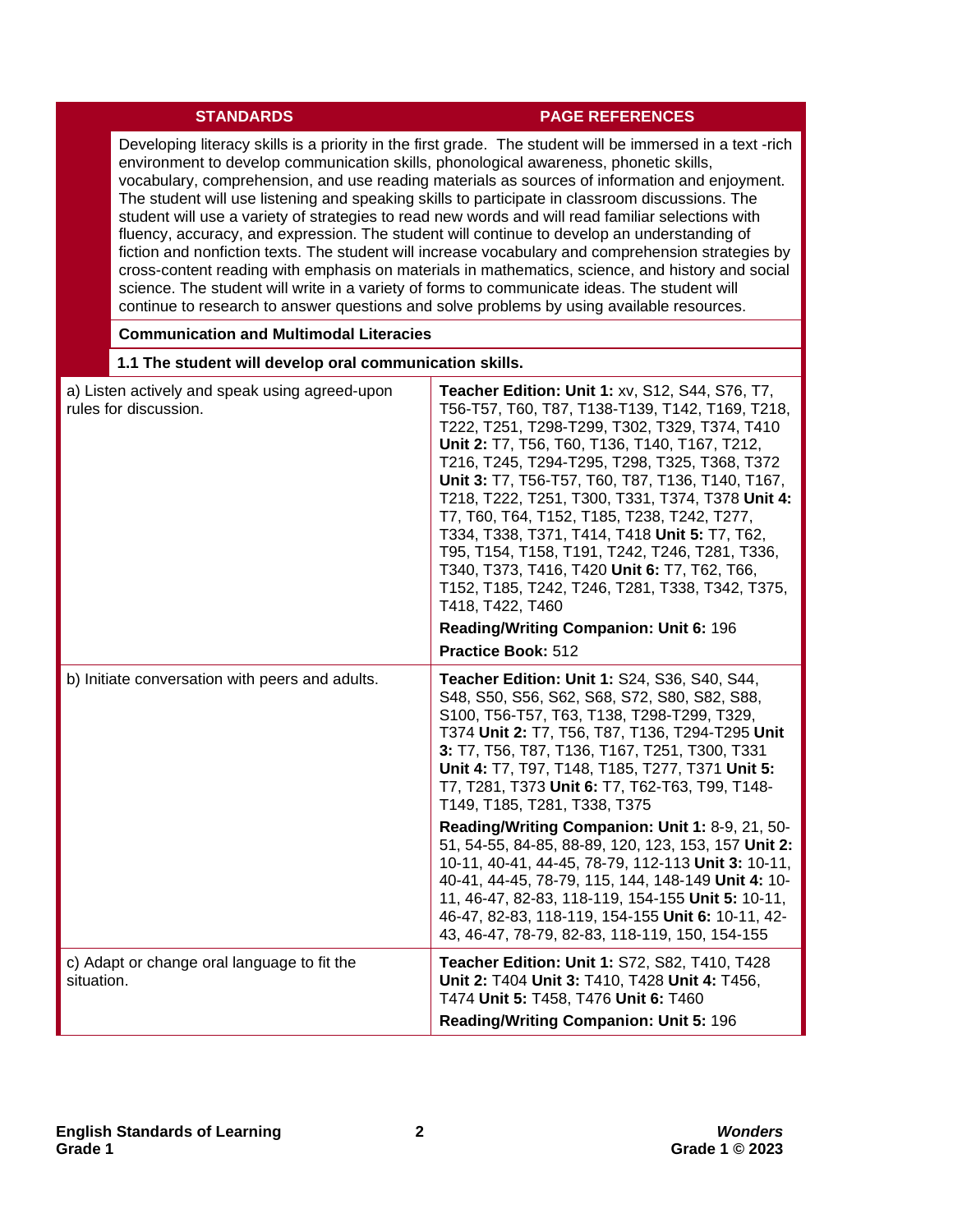| <b>STANDARDS</b>                                                                           | <b>PAGE REFERENCES</b>                                                                                                                                                                                                                                                                                                                                                                                                                                                                                                                                                                                                                                                                                                                                                                                                                                                                                                                                                                                                                                                                                                                                                                                                                                                                                                                                                                                                                                                                                                                                                                                                                                                                                 |
|--------------------------------------------------------------------------------------------|--------------------------------------------------------------------------------------------------------------------------------------------------------------------------------------------------------------------------------------------------------------------------------------------------------------------------------------------------------------------------------------------------------------------------------------------------------------------------------------------------------------------------------------------------------------------------------------------------------------------------------------------------------------------------------------------------------------------------------------------------------------------------------------------------------------------------------------------------------------------------------------------------------------------------------------------------------------------------------------------------------------------------------------------------------------------------------------------------------------------------------------------------------------------------------------------------------------------------------------------------------------------------------------------------------------------------------------------------------------------------------------------------------------------------------------------------------------------------------------------------------------------------------------------------------------------------------------------------------------------------------------------------------------------------------------------------------|
| d) Use appropriate voice level, phrasing, and<br>intonation.                               | Teacher Edition: Unit 1: S24, S36, S56, S62,<br>S68, S88, S94, S100, T60, T142, T222, T302,<br>T410, T435 Unit 2: T140, T404 T114-T12 Unit 3:<br>T222, T378, T410 Unit 4: T338, T456 Unit 5:<br>T158, T395, T458 Unit 6: T152, T460                                                                                                                                                                                                                                                                                                                                                                                                                                                                                                                                                                                                                                                                                                                                                                                                                                                                                                                                                                                                                                                                                                                                                                                                                                                                                                                                                                                                                                                                    |
|                                                                                            | Reading/Writing Companion: Unit 1: 196 Unit 3:<br>188 Unit 4: 196 Unit 5: 196 Unit 6: 196                                                                                                                                                                                                                                                                                                                                                                                                                                                                                                                                                                                                                                                                                                                                                                                                                                                                                                                                                                                                                                                                                                                                                                                                                                                                                                                                                                                                                                                                                                                                                                                                              |
| e) Participate in collaborative and partner<br>discussions about various texts and topics. | Teacher Edition: Unit 1: S12, S22, S24, S28,<br>S30, S34, S36, S40, S44, S50, S54, S56, S62,<br>S66, S68, S72, S76, S80, S82, S86, S88, S92,<br>S94, S98, S100, S104, T6, T7, T26, T29, T42, T51,<br>T56-T57, T86, T87, T138, T144, T169, T177, T218-<br>T219, T251, T296, T298-T299, T329, T372, T374,<br>T409, T437, T442 Unit 2: T7, T56-T57, T60, T87,<br>T136-T137, T140, T167, T212-T213, T216, T245,<br>T267, T294-T295, T298, T325, T368-T369, T372,<br>T427, T431, T436 Unit 3: T7, T56-T57, T60, T87,<br>T136-T137, T140, T142, T167, T218, T222, T248,<br>T251, T300-T301, T304, T331, T374-T375, T378,<br>T380, T442 Unit 4: T7, T60-T61, T64, T97, T136,<br>T148, T149, T152, T171, T185, T238-T239, T242,<br>T244, T277, T334-T335, T338, T371, T414-T415,<br>T418, T490 Unit 5: T7, T58-T59, T62, T95, T154-<br>T155, T158, T191, T242-T243, T246, T248, T281,<br>T336-T337, T340, T373, T416-T417, T420, T492<br>Unit 6: T5, T7, T19, T62-T63, T66, T99, T148-<br>T149, T152, T185, T242-T243, T246, T281, T338-<br>T339, T342, T375, T418-T419, T422, T494<br>Reading/Writing Companion: Unit 1: 8-9, 20-21,<br>52, 54-55, 86, 88-89, 120, 122-123, 154, 156-157,<br>186, 199 Unit 2: 10-11, 18, 20, 42, 44-45, 76, 78-<br>79, 110, 112-113, 120, 144, 146-147, 154, 158,<br>176, 188-189 Unit 3: 10-11, 16, 42, 44-45, 56, 78-<br>79, 86, 112, 114-115, 124, 146, 148-149, 158, 191<br>Unit 4: 10-11, 20, 44, 46-47, 54, 80, 82-83, 90, 94,<br>118-119, 126, 152, 154-155, 162, 186 Unit 5: 10-<br>11, 20, 44, 46-47, 56, 80, 92, 118-119, 126, 128,<br>152, 154-155, 158, 162, 186 Unit 6: 10-11, 20, 44,<br>46-47, 54, 80, 82-83, 92, 116, 118-119, 124, 128,<br>152, 154-155, 186 |
| f) Follow rules for conversation using appropriate<br>voice level in small-group settings. | Teacher Edition: Unit 1: S12, S24, S36, S44,<br>S56, S76, S88, S94, T7, T56-T57, T87, T138-T139,<br>T169, T218, T251, T298-T299, T302, T329, T374<br>Unit 2: T7, T140, T212, T245, T298, T325, T368<br>Unit 3: T56-T57, T60, T87, T136, T167, T218,<br>T222, T251, T300, T331, T374 Unit 4: T60, T185,<br>T238, T277, T371, T414, T418 Unit 5: T7, T95,<br>T158, T191, T242, T281, T340, T373, T416 Unit 6:<br>T11, T62, T152, T185, T242, T281, T338, T375,<br>T418<br>Practice Book: 512                                                                                                                                                                                                                                                                                                                                                                                                                                                                                                                                                                                                                                                                                                                                                                                                                                                                                                                                                                                                                                                                                                                                                                                                             |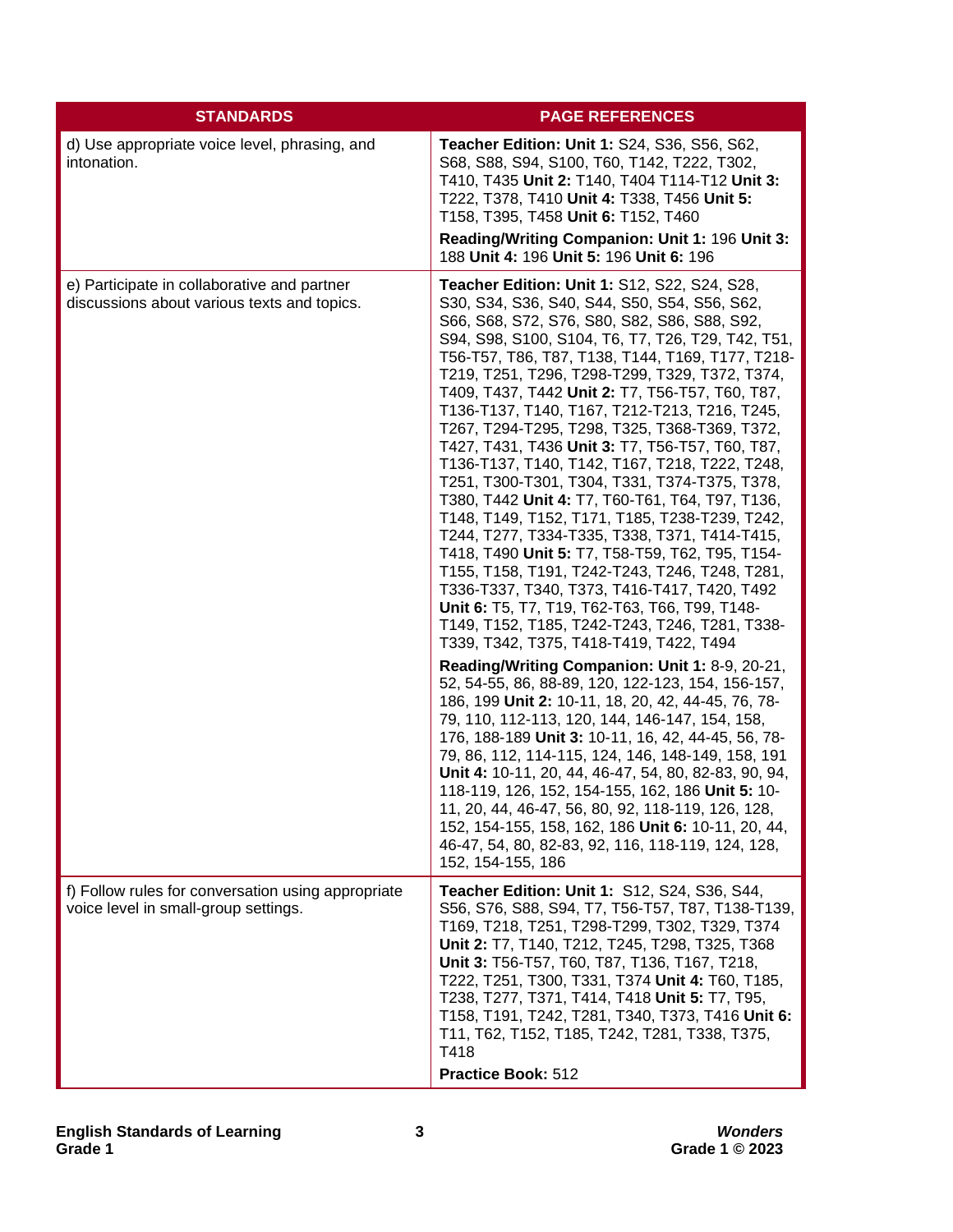| <b>STANDARDS</b>                                                                          | <b>PAGE REFERENCES</b>                                                                                                                                                                                                                                                                                                                                                                                                                                                                                                                                                                                                                                                                                                                                                                                                                                        |
|-------------------------------------------------------------------------------------------|---------------------------------------------------------------------------------------------------------------------------------------------------------------------------------------------------------------------------------------------------------------------------------------------------------------------------------------------------------------------------------------------------------------------------------------------------------------------------------------------------------------------------------------------------------------------------------------------------------------------------------------------------------------------------------------------------------------------------------------------------------------------------------------------------------------------------------------------------------------|
| g) Ask and respond to questions to seek help, get<br>information, or clarify information. | Teacher Edition: Unit 1: S12, S76, T56, T57, T60,<br>T136, T139, T142, T168, T169, T218, T219, T222,<br>T296, T298, T299, T302, T372, T375, T378, T410<br>Unit 2: T56-T57, T60, T134, T137, T140, T175,<br>T213, T216, T245, T253, T294, T298, T366, T369,<br>T372, T404 Unit 3: T7, T54, T56-T57, T134, T137,<br>T140, T219, T222, T298, T300-T301, T304, T331,<br>T374, T375, T378, T410 Unit 4: T7, T58, T60, T61,<br>T64, T146, T149, T152, T236, T239, T242, T335,<br>T371, T412, T414, T415, T418, T456 Unit 5: T7,<br>T56, T58, T59, T62, T103, T152, T155, T158,<br>T191, T242, T243, T281, T334, T336, T340, T417,<br>T420, T458 Unit 6: T7, T62-T63, T66, T148-T149,<br>T152, T240, T243, T246, T336, T339, T342, T416,<br>T418, T419, T422<br>Reading/Writing Companion: Unit 1: 50-51 Unit<br>2: 142 Unit 3: 40 Unit 5: 196<br>Practice Book: 512 |
| h) Restate and follow simple two-step oral<br>directions.                                 | Teachers can give the following directions orally for<br>students to restate and follow.<br>Teacher Edition: Unit 1: S8, S9, S22, S75, T4,<br>T5, T56, T63, T138, T218, T298, T305, T374,<br>T381, T438 Unit 2: T4, T56, T63, T136, T143,<br>T212, T219, T243, T294, T301, T368, T375, T432<br>Unit 3: T5, T56, T63, T136, T143, T218, T225,<br>T300, T307, T374, T381, T438 Unit 4: T60, T67,<br>T148, T155, T238, T245, T275, T276, T334, T341,<br>T414, T421, T488 Unit 5: T58, T65, T154, T161,<br>T242, T249, T278, T336, T337, T343, T347, T359,<br>T365, T416, T423, T427, T439, T445, T490 Unit 6:<br>T62, T69, T148, T155, T171, T177, T242, T249,<br>T279, T338, T345, T349, T418, T425, T429, T492<br>Reading/Writing Companion: Unit 1: 13, 121                                                                                                   |
| i) Give simple two-step oral directions.                                                  | Teacher Edition: Unit 1: S22 Unit 5: T439, T445<br>Reading/Writing Companion: Unit 1: 12-13                                                                                                                                                                                                                                                                                                                                                                                                                                                                                                                                                                                                                                                                                                                                                                   |
| j) Express ideas orally in complete sentences.                                            | Teacher Edition: Unit 1: S24, S30, S36, S50,<br>S56, S62, S72, S88, S94, S100, T17 Unit 2: T404<br>Unit 3: T60, T410 Unit 4: T418, T456 Unit 5: T62,<br>T340 Unit 6: T66, T148, T342, T422, T460<br>Reading/Writing Companion: Unit 1: 196 Unit 2:<br>186, 188 Unit 4: 196 Unit 6: 196                                                                                                                                                                                                                                                                                                                                                                                                                                                                                                                                                                        |
| k) Work respectfully with others.                                                         | Teacher Edition: Unit 1: S12, S73, S100, T1E,<br>T7, T56, T87, T138, T169, T218, T251, T410 Unit<br>2: T167, T212, T216, T325, T368 Unit 3: T7, T56,<br>T60, T167, T251, T300, T331, T374 Unit 4: T185,<br>T238, T277, T334, T371, T414 Unit 5: T95, T154,<br>T191, T242, T373, T416 Unit 6: T185, T242, T375,<br>T418, T460<br>Practice Book: 512                                                                                                                                                                                                                                                                                                                                                                                                                                                                                                            |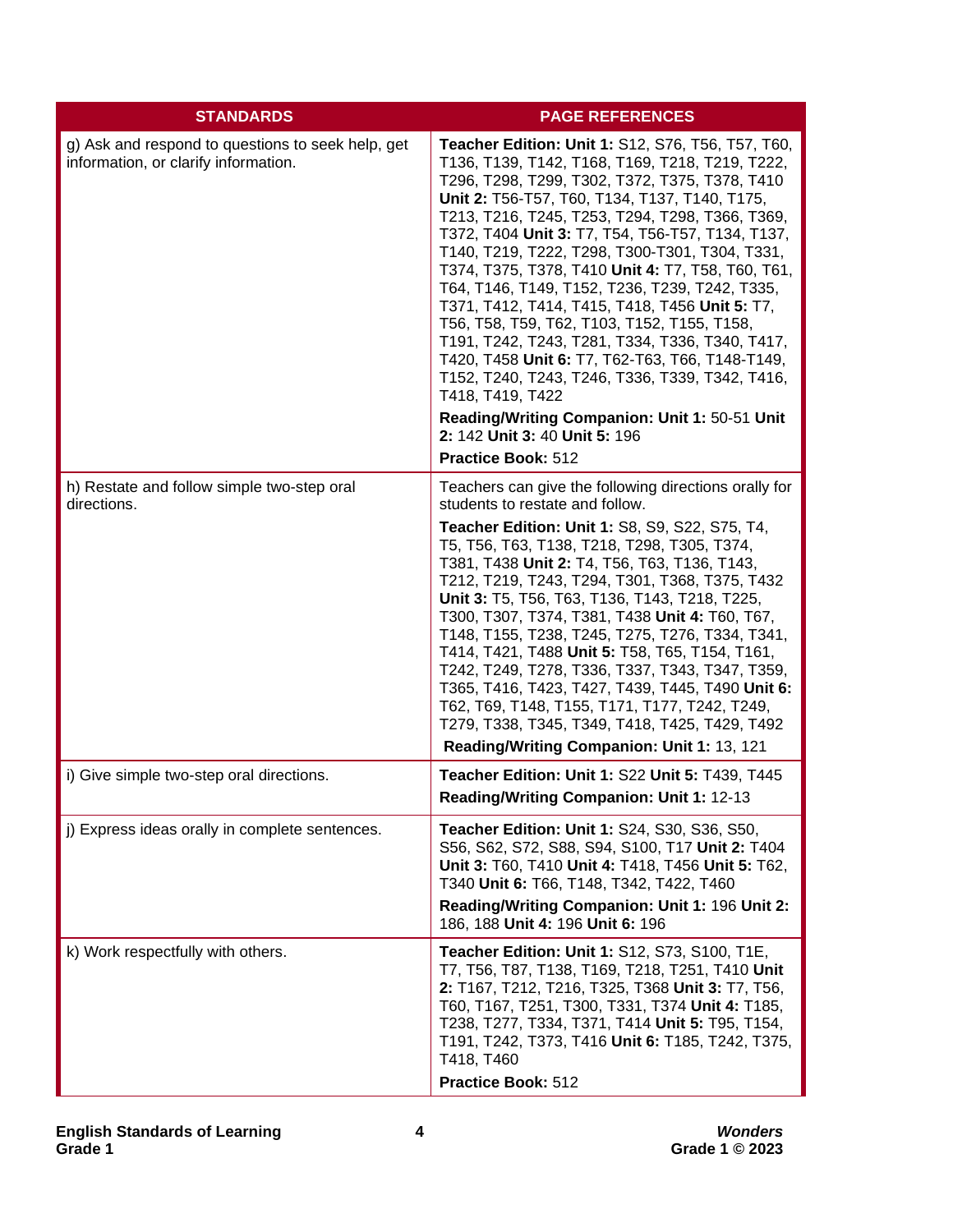| <b>STANDARDS</b>                                                       | <b>PAGE REFERENCES</b>                                                                                                                                                                                                                                                                                                                                                                                                                                                                                                                                                                                                                                                                                                                                                                                                                                                                                                                                                                                                                                                                                                                                                                                                                                                                                                                                                               |
|------------------------------------------------------------------------|--------------------------------------------------------------------------------------------------------------------------------------------------------------------------------------------------------------------------------------------------------------------------------------------------------------------------------------------------------------------------------------------------------------------------------------------------------------------------------------------------------------------------------------------------------------------------------------------------------------------------------------------------------------------------------------------------------------------------------------------------------------------------------------------------------------------------------------------------------------------------------------------------------------------------------------------------------------------------------------------------------------------------------------------------------------------------------------------------------------------------------------------------------------------------------------------------------------------------------------------------------------------------------------------------------------------------------------------------------------------------------------|
| I) Increase listening and speaking vocabularies.                       | Teacher Edition: Unit 1: xv, S72, S105, T6, T7,<br>T18, T28, T44, T86, T87, T98, T108, T126, T168,<br>T169, T180, T190, T208, T250, T251, T262, T272,<br>T290, T328, T329, T340, T350, T364, T437, T442<br>Unit 2: T6, T7, T18, T28, T46, T86, T87, T98,<br>T108, T126, T166, T167, T178, T188, T204, T244,<br>T245, T256, T266, T284, T324, T325, T336, T346,<br>T360, T430, T438, T439 Unit 3: T6, T7, T18, T28,<br>T46, T86, T87, T98, T108, T126, T166, T167,<br>T178, T188, T206, T250, T251, T262, T272, T290,<br>T330, T331, T342, T352, T366 Unit 4: T6, T7, T8,<br>T18, T28, T48, T96, T97, T98, T108, T118, T123,<br>T138, T145, T151, T184, T185, T196, T206, T230,<br>T276, T277, T278, T288, T298, T324, T370, T371,<br>T372, T382, T392, T406 Unit 5: T6, T7, T8, T18,<br>T28, T46, T94, T95, T96, T106, T116, T142, T190,<br>T191, T192, T202, T212, T232, T280, T281, T282,<br>T292, T302, T326, T372, T373, T374, T384, T394,<br>T408 Unit 6: T6, T7, T8, T18, T28, T50, T98, T99,<br>T100, T110, T120, T140, T184, T185, T186, T196,<br>T206, T232, T280, T281, T282, T292, T302, T328,<br>T374, T375, T386, T396, T410<br>Reading/Writing Companion: Unit 1: 21, 55, 89,<br>123, 157 Unit 2: 11, 45, 79, 113, 147 Unit 3: 11,<br>45, 79, 115, 149 Unit 4: 11, 47, 83, 119, 155 Unit<br>5: 11, 47, 83, 119, 155 Unit 6: 11, 47, 83, 119, 155<br>Practice Book: 270 |
| 1.2 The student will demonstrate growth in oral early literacy skills. |                                                                                                                                                                                                                                                                                                                                                                                                                                                                                                                                                                                                                                                                                                                                                                                                                                                                                                                                                                                                                                                                                                                                                                                                                                                                                                                                                                                      |
| a) Listen and respond to a variety of print and<br>media materials.    | <b>Teacher Edition: Unit 1: S9, S28, S29, S34, S43,</b><br>S48, S54, S60, S66, S67, S75, S80, S86, S92, T5,<br>T6, T9, T15, T81, T86, T89, T95, T171, T177,<br>T249, T250, T253, T259, T328, T337 Unit 2: T5,<br>T15, T86, T89, T95, T166, T243, T244, T247,<br>T324, T333, T431 Unit 3: T5, T6, T9, T15, T86,<br>T95, T166, T169, T175, T249, T250, T253, T330,<br>T339 Unit 4: T5, T6, T9, T15, T89, T96, T99, T105,<br>T184, T187, T193, T275, T279, T285, T370, T373.<br>T379 Unit 5: T5, T6, T9, T15, T94, T97, T190,<br>T193, T199, T279, T280, T283, T289, T372, T375,<br>T381 Unit 6: T5, T6, T9, T15, T98, T107, T184,<br>T193, T279, T280, T283, T289, T374, T383                                                                                                                                                                                                                                                                                                                                                                                                                                                                                                                                                                                                                                                                                                          |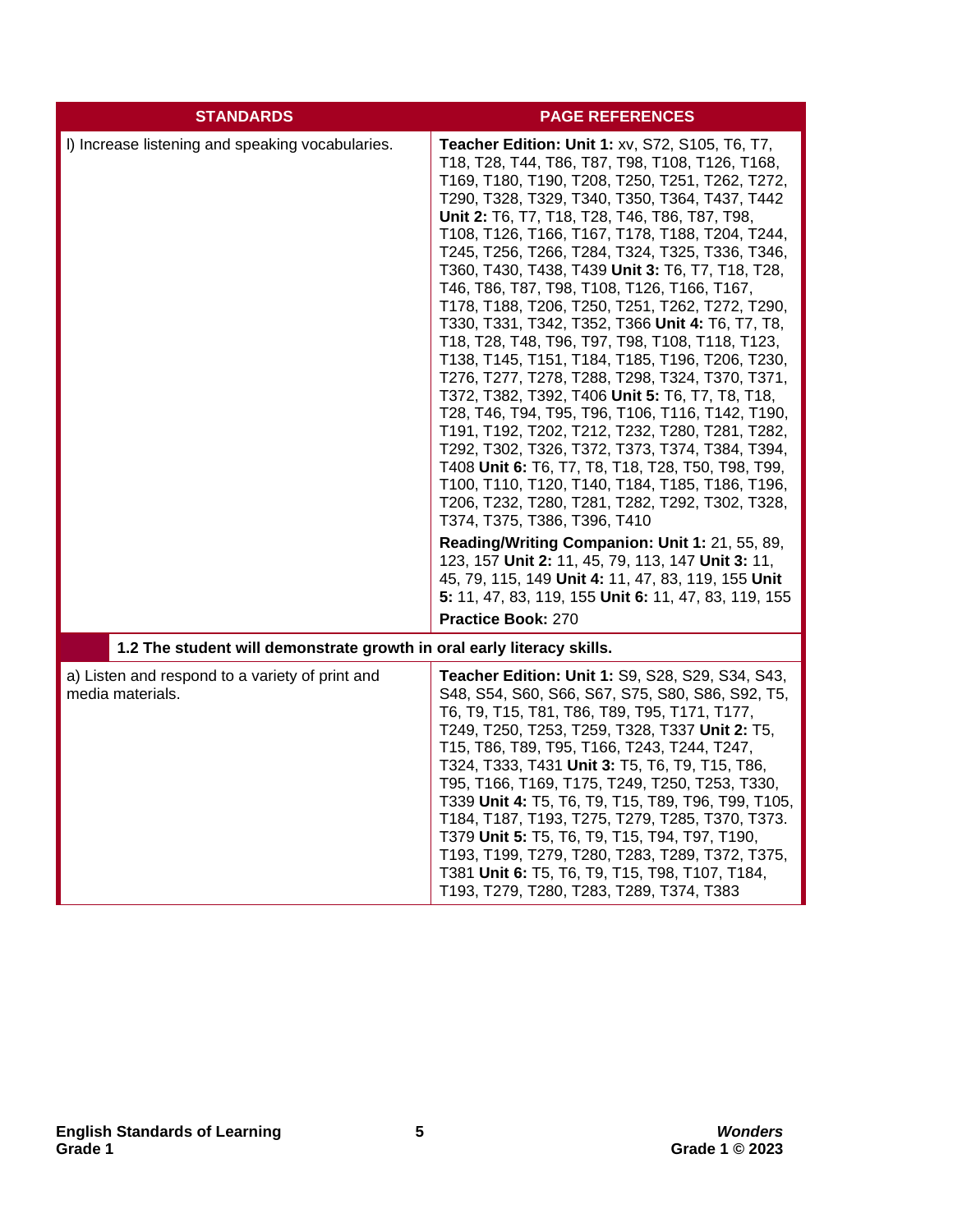| <b>STANDARDS</b>                                                                                      | <b>PAGE REFERENCES</b>                                                                                                                                                                                                                                                                                                                                            |
|-------------------------------------------------------------------------------------------------------|-------------------------------------------------------------------------------------------------------------------------------------------------------------------------------------------------------------------------------------------------------------------------------------------------------------------------------------------------------------------|
| b) Tell and retell stories and events in sequential<br>order.                                         | Teacher Edition: Unit 1: S22, S23, T9, T65, T75,<br>T79, T89, T119, T123, T157, T161, T171, T200,<br>T205, T369 Unit 2: T9, T43, T89, T120, T123,<br>T247, T281, T327 Unit 3: T9, T43, T89, T116,<br>T123, T169, T203, T253 Unit 4: T45, T70, T82,<br>T88, T321, T344, T362 Unit 5: T43, T68, T81,<br>T139, T323, T346, T354, T358, T364 Unit 6: T47,<br>T72, T84 |
|                                                                                                       | Reading/Writing Companion: Unit 1: 32, 66, 100<br>Unit 2: 22, 56, 90, 124, 158 Unit 3: 22, 56, 90, 126<br>Unit 4: 130, 166 Unit 5: 22, 58, 130 Unit 6: 22, 94,<br>130                                                                                                                                                                                             |
| c) Participate in a variety of oral language activities,<br>including choral speaking and recitation. | Teacher Edition: Unit 1: S28, S34, T434-T435<br>Unit 2: T375, T428-T429 Unit 3: T94-T95, T114-<br>T121, T144-T145, T154-T155, T158-T159, T434-<br>T435 Unit 5: T482-T483 Unit 6: T484-T485<br>Literature Anthology: Unit 3: 28-43                                                                                                                                 |
| d) Participate in creative dramatics.                                                                 | Teacher Edition: Unit 1: T434-T435 Unit 2: T375,<br>T428-T429 Unit 3: T4, T94-T95, T114-T121, T144-<br>T145, T154-T155, T158-T159, T225, T434-T435<br>Unit 4: T149, T239, T421, T480-T481 Unit 5:<br>T482-T483 Unit 6: T73, T484-T485<br>Literature Anthology: Unit 3: 28-43                                                                                      |
| <b>Reading</b>                                                                                        |                                                                                                                                                                                                                                                                                                                                                                   |
| words to develop phonological and phonemic awareness.                                                 | 1.3 The student will orally identify, produce, and manipulate various phonemes within                                                                                                                                                                                                                                                                             |
| a) Create rhyming words.                                                                              | Teacher Edition: Unit 1: S37, S69, S101, T10,<br>T66, T294, T308 Unit 2: T90, T146 Unit 3: T170<br>T228 Unit 4: T10, T56, T72, T120, T161, T98,<br>T166 Unit 6: T30, T74                                                                                                                                                                                          |
|                                                                                                       | Practice Book: 1, 97, 193, 241, 349                                                                                                                                                                                                                                                                                                                               |
| b) Count phonemes (sounds) in one-syllable words.                                                     | Teacher Edition: Unit 1: S89, S95, T30, T67, T90,<br>T110, T172, T182, T229, T264, T309, T342, T384<br>Unit 2: T30, T110, T223, T328, T378 Unit 3: T66,<br>T110, T146, T214, T229, T254, T274, T310, T334,<br>T384, T385 Unit 4: T73, T110, T161, T300, T347,<br>T386, T429 Unit 6: T350                                                                          |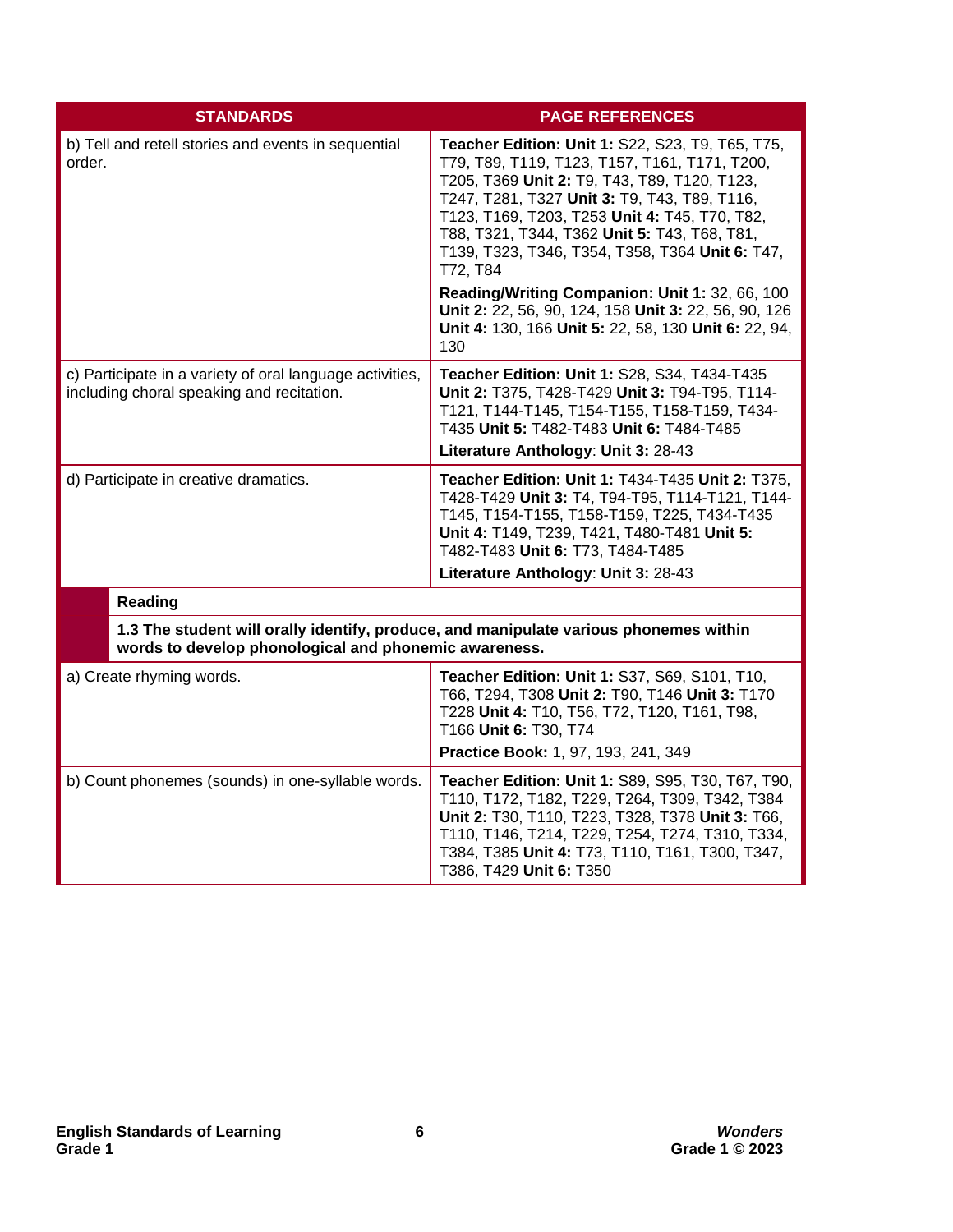| <b>STANDARDS</b>                                                         | <b>PAGE REFERENCES</b>                                                                                                                                                                                                                                                                                                                                                                                                                                                                                                                                                                                                                     |
|--------------------------------------------------------------------------|--------------------------------------------------------------------------------------------------------------------------------------------------------------------------------------------------------------------------------------------------------------------------------------------------------------------------------------------------------------------------------------------------------------------------------------------------------------------------------------------------------------------------------------------------------------------------------------------------------------------------------------------|
| c) Blend sounds to make one-syllable words.                              | Teacher Edition: Unit 1: S13, S45, S63, S77,<br>S83, T30, T58, T67, T90, T110, T140, T148, T172,<br>T182, T220, T228, T300, T376, T385 Unit 2: T10,<br>T30, T58, T66, T67, T110, T138, T147, T170,<br>T180, T214, T222, T268, T296, T305, T348, T370,<br>T378 Unit 3: T58, T138, T146, T190, T220, T229,<br>T302, T311, T344, T376, T384 Unit 4: T30, T62,<br>T73, T150, T160, T198, T240, T250, T394, T426<br>Unit 5: T30, T60, T71, T118, T156, T166, T214,<br>T338, T348, T376, T412, T418, T428, T429 Unit 6:<br>T122, T160, T304, T340, T350, T388, T430<br>Practice Book: SS1, SS31, 18, 33, 34, 81, 113,<br>114, 226, 278, 403, 494 |
| d) Segment one-syllable words into individual<br>phonemes.               | <b>Teacher Edition: Unit 1: S89, S95, T58, T67,</b><br>T140, T220, T229, T264, T300, T309, T342, T376,<br>T384 Unit 2: T58, T67, T138, T147, T214, T223,<br>T296, T328, T370, T378, T379 Unit 3: T58, T66,<br>T110, T138, T146, T180, T214, T220, T229, T254,<br>T274, T302, T310, T311, T334, T370, T376, T384,<br>T385 Unit 4: T62, T73, T110, T150, T161, T300,<br>T336, T347 Unit 5: T60, T71, T254, T418, T429<br>Unit 6: T20, T64, T75, T150, T198, T244, T254,<br>T294, T334, T350<br>Practice Book: SS32, 50, 66, 145, 194, 209, 225,<br>260, 422, 458, 476                                                                        |
| e) Add or delete phonemes to make new words.                             | Teacher Edition: Unit 1: T274, T309, T352, T385<br>Unit 2: T338, T364, T379 Unit 3: T20, T67, T100,<br>T132, T147, T354, T385 Unit 4: T384, T416, T427<br>Unit 5: T150, T167, T238, T255 Unit 6: T398,<br>T414, T430, T431<br>Practice Book: 146, 154, 162, 178, 314                                                                                                                                                                                                                                                                                                                                                                       |
| f) Blend and segment multisyllabic words at the<br>syllable level.       | <b>Teacher Edition: Unit 1: S31, S51 Unit 5: T387,</b><br>T397, T412, T418, T432 Unit 6: T113, T123, T144,<br>T150, T164, T389, T399, T414, T420, T434<br>Practice Book: 411, 412, 447, 448, 501, 502                                                                                                                                                                                                                                                                                                                                                                                                                                      |
| 1.4 The student will apply knowledge of how print is organized and read. |                                                                                                                                                                                                                                                                                                                                                                                                                                                                                                                                                                                                                                            |
| a) Read from left to right and from top to bottom.                       | Teacher Edition: Unit 1: S12, S18, S45, S88, T89,<br>T171, T270, T421, T423 Unit 2: T96, T327 Unit 3:<br>T16<br>Reading/Writing Companion: Unit 2: 58-59 Unit<br>$3:24-25$                                                                                                                                                                                                                                                                                                                                                                                                                                                                 |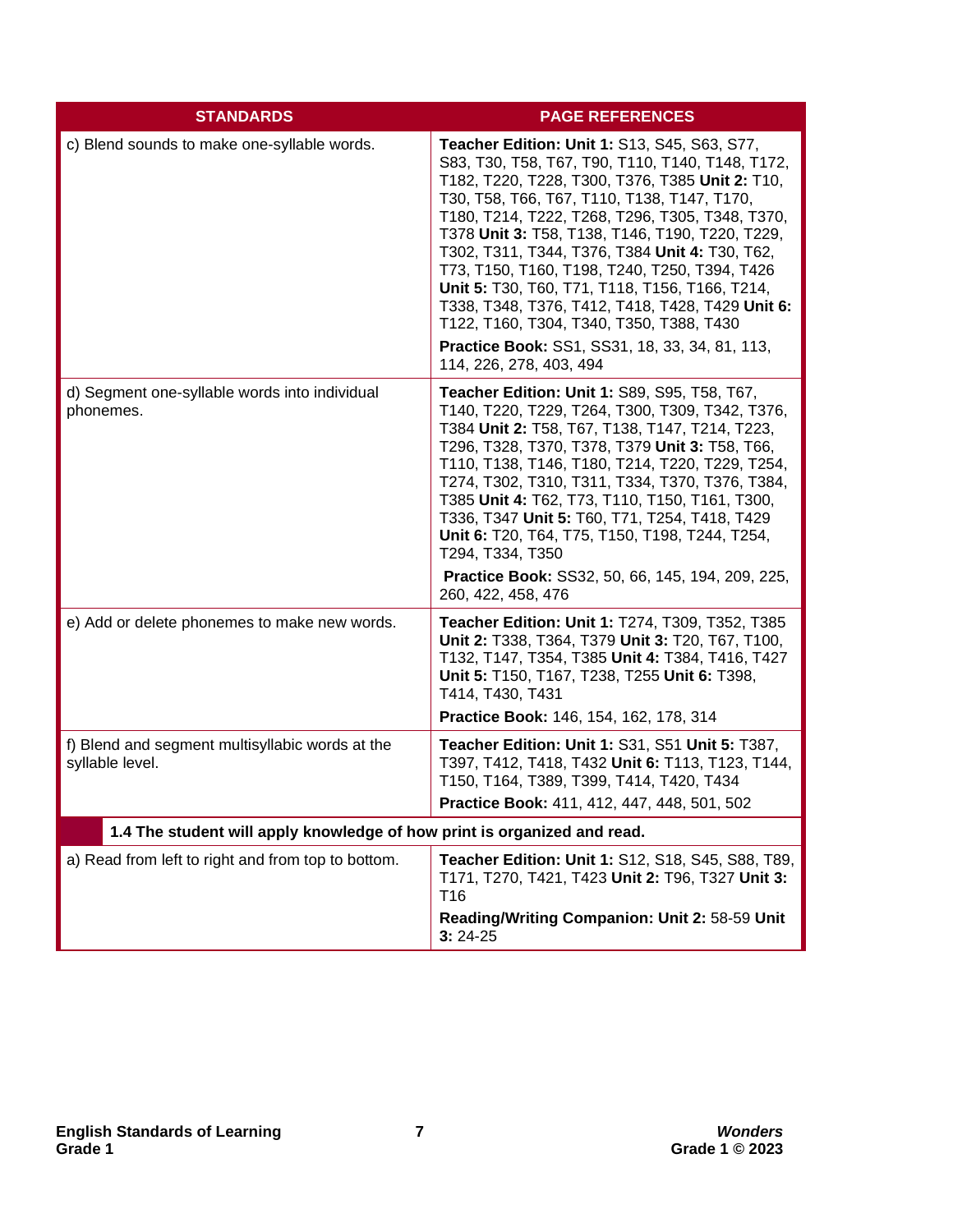| <b>STANDARDS</b>                                                                | <b>PAGE REFERENCES</b>                                                                                                                                                                                                                                                  |
|---------------------------------------------------------------------------------|-------------------------------------------------------------------------------------------------------------------------------------------------------------------------------------------------------------------------------------------------------------------------|
| b) Match spoken words with print.                                               | Teacher Edition: Unit 1: S18, S24, S36, S50,<br>S56, S61, S62, S68, S82, S94, S100, T9, T14                                                                                                                                                                             |
|                                                                                 | Reading/Writing Companion: Unit 1: 24, 58, 92,<br>160 Unit 2: 82 Unit 3: 82, 152                                                                                                                                                                                        |
| c) Identify letters, words, sentences, and ending<br>punctuation.               | Teacher Edition: Unit 1: S18, S24, S30, S36,<br>S45, S50, S56, S62, S68, S77, S82, S88, S94,<br>S100, T17, T27, T43, T55, T61, T125, T137, T143,<br>T179, T189, T223, T289, T297, T303, T339, T349,<br>T363, T373, T379, T423 Unit 2: T169, T273 Unit<br>4: T147, T153  |
|                                                                                 | Reading/Writing Companion: Unit 1: 40-41, 68-<br>69, 108, 176-177 Unit 4: 274                                                                                                                                                                                           |
|                                                                                 | Practice Book: 12, 13, 30, 44, 62, 76, 77, 78                                                                                                                                                                                                                           |
| 1.5 The student will apply phonetic principles to read and spell.               |                                                                                                                                                                                                                                                                         |
| a) Use initial and final consonants to decode and<br>spell one- syllable words. | Teacher Edition: Unit 1: S14, S26, S32, S46,<br>S58, S70, S78, S90, S96, S102                                                                                                                                                                                           |
|                                                                                 | Practice Book: SS24, SS29, SS33, SS38, SS39,<br><b>SS43</b>                                                                                                                                                                                                             |
| b) Use two-letter consonant blends to decode and<br>spell one-syllable words.   | Teacher Edition: Unit 1: S78, T172-T173, T174,<br>T182, T184, T192, T194, T214, T215, T220, T221,<br>T230, T238, T332-T333, T334, T342-T343, T344,<br>T352, T354, T370, T371, T376, T377, T386, T394<br>Unit 2: T170, T172, T180, T182, T190, T208,<br>T214, T224, T232 |
|                                                                                 | Reading/Writing Companion: Unit 1: 94, 98, 164,<br>166 Unit 2: 86, 88                                                                                                                                                                                                   |
|                                                                                 | Practice Book: SS33, 35, 36, 37, 38, 39, 67, 68,<br>69, 70, 71, 115, 117, 118, 116                                                                                                                                                                                      |
| c) Use consonant digraphs to decode and spell<br>one-syllable words.            | Teacher Edition: Unit 2: T248, T250, T258, T260,<br>T268, T270, T290, T291, T296, T297, T306, T314,<br>T328, T330, T338, T348, T350, T364, T365, T370,<br>T371, T380, T388                                                                                              |
|                                                                                 | Reading/Writing Companion: Unit 2: 116, 122,<br>124, 150, 154                                                                                                                                                                                                           |
|                                                                                 | Practice Book: 131, 132, 133, 134, 135, 147, 149,<br>150, 148, 151                                                                                                                                                                                                      |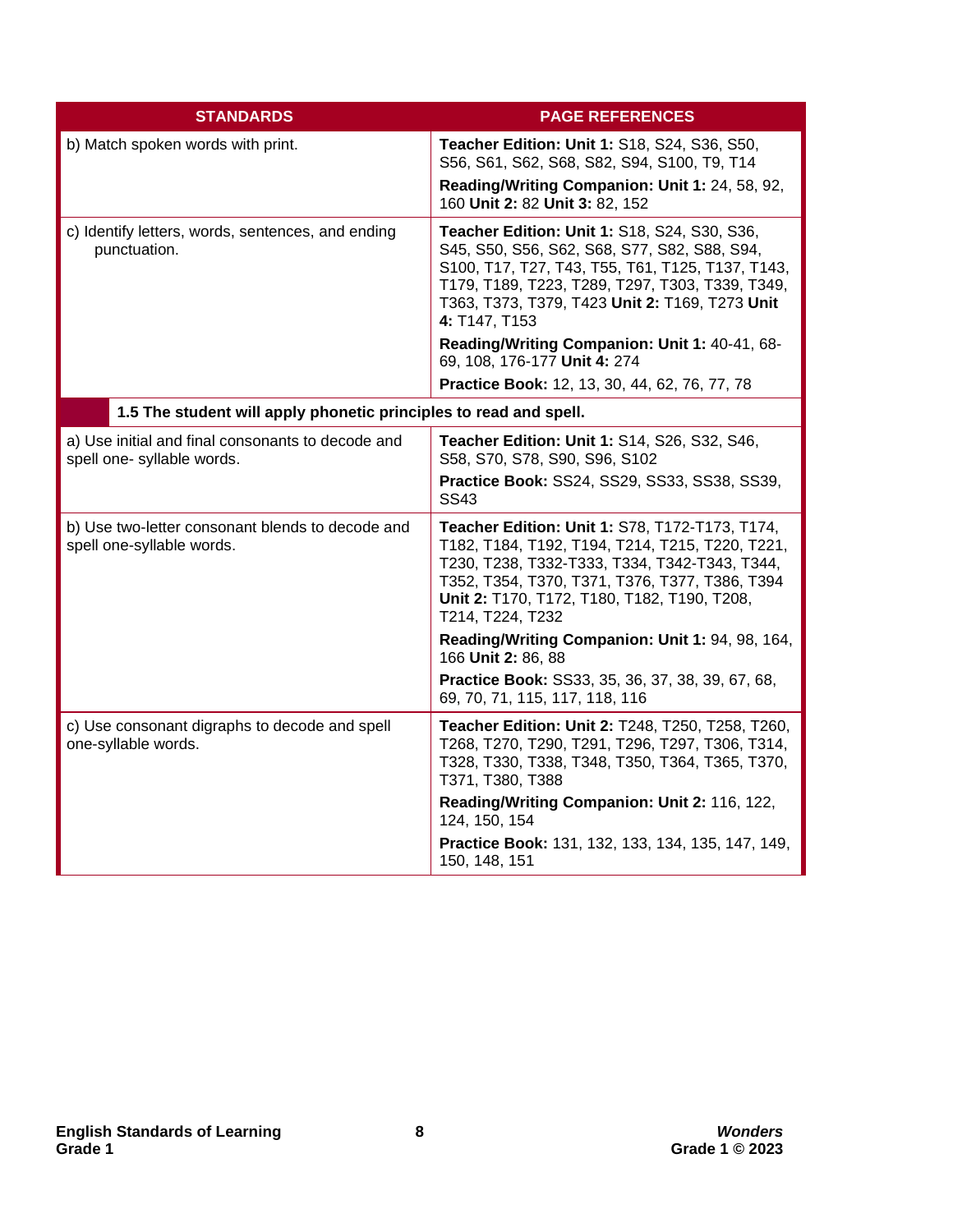| <b>STANDARDS</b>                                                           | <b>PAGE REFERENCES</b>                                                                                                                                                                                                                                                                                                                                                                                                                                                                                                                                                                                                                                                                                                                                                                                                                                                                                                                                                                                                                                                                                                                                                                                                                                                                                                                                                                                                                                                                                                                          |
|----------------------------------------------------------------------------|-------------------------------------------------------------------------------------------------------------------------------------------------------------------------------------------------------------------------------------------------------------------------------------------------------------------------------------------------------------------------------------------------------------------------------------------------------------------------------------------------------------------------------------------------------------------------------------------------------------------------------------------------------------------------------------------------------------------------------------------------------------------------------------------------------------------------------------------------------------------------------------------------------------------------------------------------------------------------------------------------------------------------------------------------------------------------------------------------------------------------------------------------------------------------------------------------------------------------------------------------------------------------------------------------------------------------------------------------------------------------------------------------------------------------------------------------------------------------------------------------------------------------------------------------|
| d) Use short vowel sounds to decode and spell<br>one-syllable words.       | Teacher Edition: Unit 1: S20, S38, S52, S64,<br>S84, T10, T12, T20, T22, T30, T52, T58, T69, T76,<br>T90, T92, T100, T102, T110, T112, T134, T140,<br>T141, T150, T151, T158, T254, T256, T264-T265,<br>T266, T274, T276, T294, T295, T300, T301, T310,<br>T311, T318 Unit 2: T10-T11, T12, T20-T21, T22,<br>T30, T32, T52, T53, T58, T59, T68, T76, T90, T92,<br>T100, T102, T110, T112, T132, T133, T138, T139,<br>T148, T156                                                                                                                                                                                                                                                                                                                                                                                                                                                                                                                                                                                                                                                                                                                                                                                                                                                                                                                                                                                                                                                                                                                 |
|                                                                            | Reading/Writing Companion: Unit 1: 26, 30, 62,<br>64, 126, 130 Unit 2: 16, 22, 52, 56                                                                                                                                                                                                                                                                                                                                                                                                                                                                                                                                                                                                                                                                                                                                                                                                                                                                                                                                                                                                                                                                                                                                                                                                                                                                                                                                                                                                                                                           |
|                                                                            | <b>Practice Book: SS4, SS20, SS25, 3, 4, 5, 19, 20,</b><br>21, 23, 51, 52, 53, 54, 55, 83, 85, 86, 84, 87, 99,<br>101, 102, 100, 103, 101                                                                                                                                                                                                                                                                                                                                                                                                                                                                                                                                                                                                                                                                                                                                                                                                                                                                                                                                                                                                                                                                                                                                                                                                                                                                                                                                                                                                       |
| e) Blend initial, medial, and final sounds to<br>recognize and read words. | Teacher Edition: Unit 1: S21, S26-S27, S32, S38-<br>S39, S46-S47, S52, S58-S59, S64, S70-S71, S79,<br>S84, S90-S91, S96, S100, S102, T11, T20-T21,<br>T30-T31, T58, T68, T91, T101, T110-T111, T140,<br>T150, T183, T192-T193, T220, T230, T255, T265,<br>T274, T300, T310, T333, T342, T352-T353, T376,<br>T386 Unit 2: T11, T20-T21, T30-T31, T58, T68,<br>T91, T100-T101, T110-T111, T138, T148, T171,<br>T180-T181, T190-T191, T214, T224, T249, T258-<br>T259, T268, T296, T306, T307, T329, T338-T339,<br>T348-T349, T370, T380, T381 Unit 3: T11, T20-<br>T21, T30, T58, T68, T91, T100-T101, T138, T148,<br>T156, T180, T220, T230, T255, T260-T261, T274-<br>T275, T312, T344-T345, T354, T376, T386 Unit 4:<br>T11, T20-T21, T30-T31, T62, T74, T101, T110-<br>T111, T150, T162, T198-T199, T208-T209, T240,<br>T252, T281, T290-T291, T336, T348, T375, T384-<br>T385, T394-T395, T416, T428 Unit 5: T20-T21,<br>T30-T31, T60, T72, T99, T108-T109, T118-T119,<br>T156, T168, T195, T204-T205, T214-T215, T244,<br>T256, T294-T295, T304-T305, T338, T350, T377,<br>T386-T387, T396-T397, T430 Unit 6: T11, T20-<br>T21, T30, T64, T76, T103, T112-T113, T122, T150,<br>T162, T189, T198-T199, T208, T244, T256, T285,<br>T294, T304, T340, T352, T379, T388, T398, T420,<br>T432<br><b>Practice Book: SS10, SS11, SS15, SS19, SS20,</b><br>SS24, SS25, SS29, SS34, SS38, SS39, SS43, 4,<br>20, 36, 51, 52, 68, 83, 84, 99, 100, 115, 116, 132,<br>148, 163, 164, 212, 228, 244, 280, 316, 370, 388,<br>406, 424, 442, 465, 478, 496 |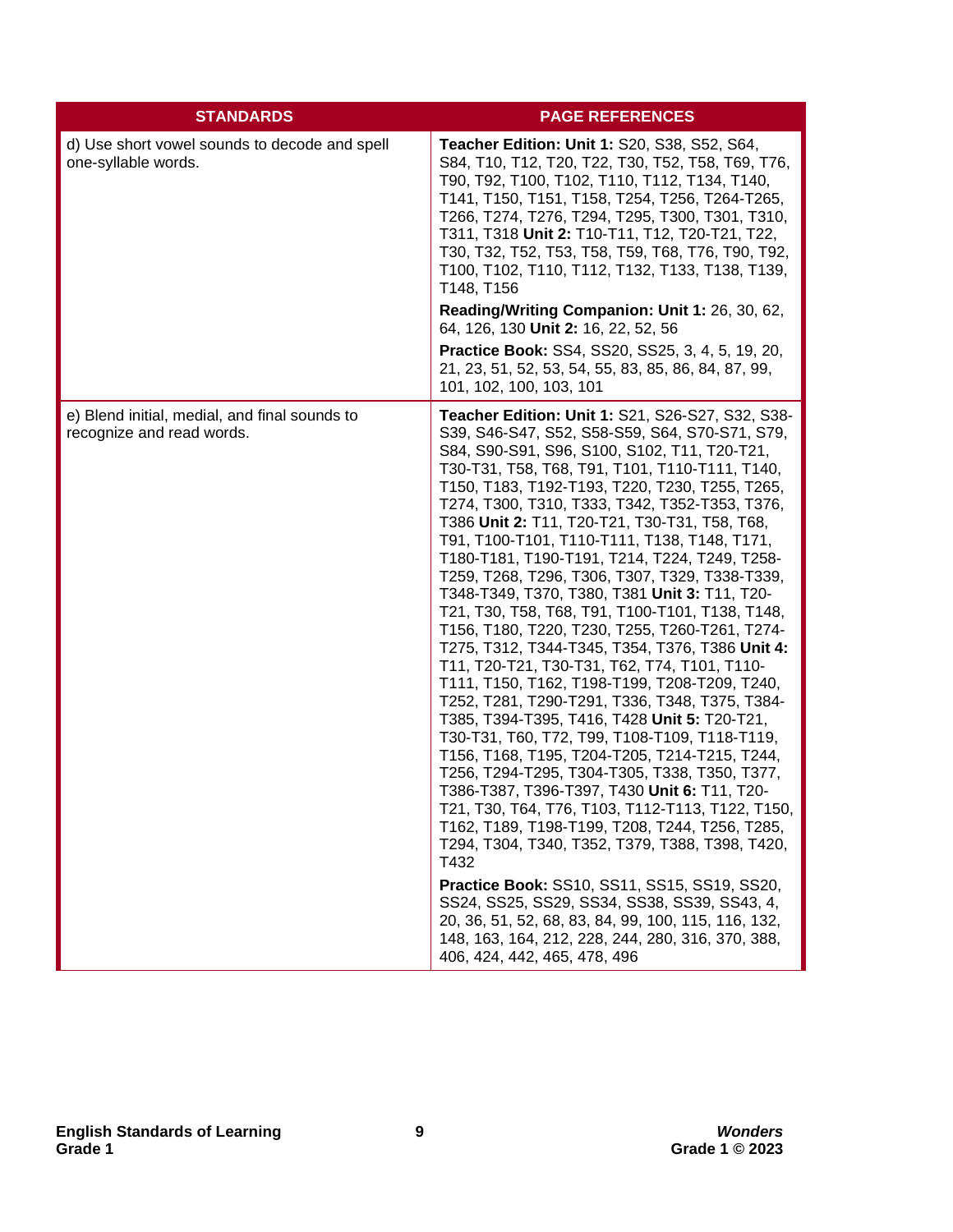| <b>STANDARDS</b>                                         | <b>PAGE REFERENCES</b>                                                                                                                                                                                                                                                                                                                                                                                                                                                                                                                                                                                                                                                               |
|----------------------------------------------------------|--------------------------------------------------------------------------------------------------------------------------------------------------------------------------------------------------------------------------------------------------------------------------------------------------------------------------------------------------------------------------------------------------------------------------------------------------------------------------------------------------------------------------------------------------------------------------------------------------------------------------------------------------------------------------------------|
| f) Use word patterns to decode unfamiliar words.         | Teachers can use the word patterns taught in the<br>following spelling exercises to decode unfamiliar<br>words.                                                                                                                                                                                                                                                                                                                                                                                                                                                                                                                                                                      |
|                                                          | <b>Teacher Edition: Unit 1: S27, S32, S39, S47,</b><br>S64, S91, T22, T32, T53, T59, T102, T112, T135,<br>T184, T194, T215, T266, T276, T295, T301, T344,<br>T354, T371 Unit 2: T22, T32, T53, T59, T102,<br>T112, T133, T139, T182, T192, T209, T215, T260,<br>T270, T297, T340, T350, T365, T371 Unit 3: T22,<br>T32, T53, T59, T102, T112, T133, T139, T182,<br>T192, T215, T221, T266, T276, T336, T346, T356,<br>T371, T377 Unit 4: T22, T32, T57, T112, T122,<br>T145, T151, T210, T235, T241, T302, T386, T396<br>Unit 5: T22, T32, T55, T61, T110, T120, T151,<br>T206, T216, T239, T245, T296, T306, T333, T339,<br>T388, T398, T413 Unit 6: T32, T114, T124, T400,<br>T415 |
|                                                          | Reading/Writing Companion: Unit 1: 26, 30, 62,<br>64, 94, 98, 126, 132, 164, 166 Unit 2: 16, 22, 52,<br>56, 86, 88, 116, 122, 124, 150, 154 Unit 3: 14, 20,<br>54, 118, 122, 154, 156 Unit 4: 14, 16, 50, 56, 86,<br>90, 122, 126, 158, 162 Unit 5: 14, 16, 50, 52, 88,<br>90, 122, 126, 160, 164 Unit 6: 14, 20, 50, 54, 56,<br>86, 88, 158, 160, 164                                                                                                                                                                                                                                                                                                                               |
| g) Read and spell simple two-syllable compound<br>words. | Teacher Edition: Unit 3: T179, T189 Unit 4: T385,<br>T395, T410, T416, T430 Unit 6: T199, T209, T238,<br>T244, T258, T283, T297, T316, T348, T360, T366<br>Practice Book: 137, 138, 321, 322                                                                                                                                                                                                                                                                                                                                                                                                                                                                                         |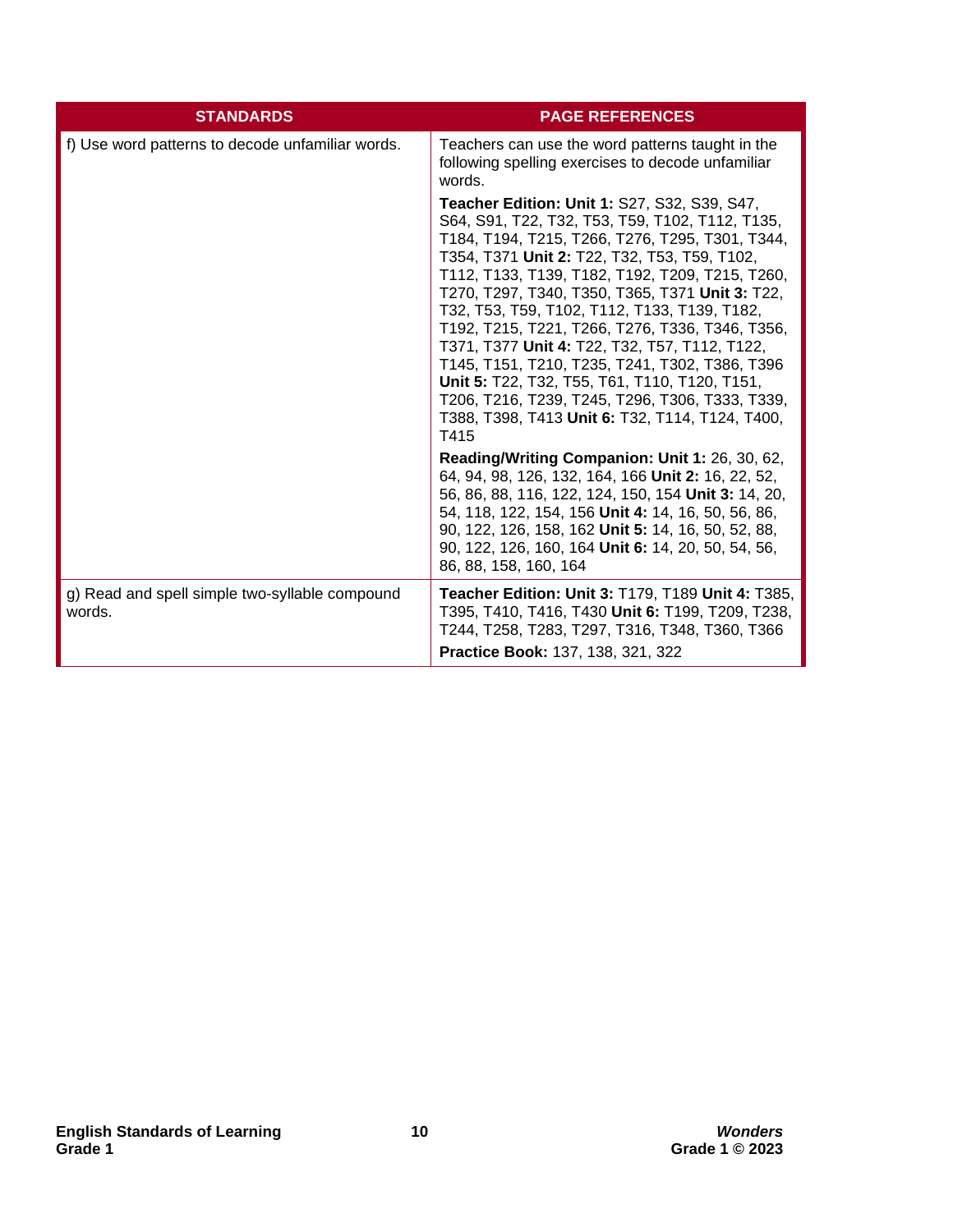| <b>STANDARDS</b>                                                             | <b>PAGE REFERENCES</b>                                                                                                                                                                                                                                                                                                                                                                                                                                                                                                                                                                                                                                                                                                                                                                                                                                                                                                                                                                                                                                                                                                                                                                                                                                                                                                                                                                                                                                                                                                                                                                                                                                                                                                                                                                                                                                                                                                                                         |
|------------------------------------------------------------------------------|----------------------------------------------------------------------------------------------------------------------------------------------------------------------------------------------------------------------------------------------------------------------------------------------------------------------------------------------------------------------------------------------------------------------------------------------------------------------------------------------------------------------------------------------------------------------------------------------------------------------------------------------------------------------------------------------------------------------------------------------------------------------------------------------------------------------------------------------------------------------------------------------------------------------------------------------------------------------------------------------------------------------------------------------------------------------------------------------------------------------------------------------------------------------------------------------------------------------------------------------------------------------------------------------------------------------------------------------------------------------------------------------------------------------------------------------------------------------------------------------------------------------------------------------------------------------------------------------------------------------------------------------------------------------------------------------------------------------------------------------------------------------------------------------------------------------------------------------------------------------------------------------------------------------------------------------------------------|
| h) Read and spell commonly used sight words.                                 | <b>Teacher Edition: Unit 1: S15, S27, S33, S39,</b><br>S47, S53, S59, S65, S71, S79, S85, S91, S97,<br>S103, T13, T23, T33, T53, T59, T71, T76, T93,<br>T103, T113, T135, T141, T153, T158, T175, T185,<br>T195, T215, T221, T238, T257, T267, T277, T295,<br>T301, T318, T335, T345, T355, T371, T377, T389,<br>T394 Unit 2: T13, T23, T33, T53, T59, T71, T76,<br>T93, T103, T113, T133, T139, T151, T156, T173,<br>T183, T193, T209, T215, T227, T232, T251, T261,<br>T271, T291, T297, T309, T314, T331, T341, T351,<br>T365, T371, T383, T388 Unit 3: T13, T23, T33,<br>T53, T59, T71, T93, T103, T113, T133, T139,<br>T151, T156, T173, T193, T215, T221, T233, T238,<br>T257, T267, T277, T303, T315, T347, T357, T371,<br>T377, T389, T394 Unit 4: T13, T22, T32, T57, T63,<br>T103, T112, T122, T145, T151, T165, T191, T200,<br>T210-T211, T235, T241, T255, T283, T292, T302-<br>T303, T331, T337, T351, T377, T386, T396-T397,<br>T411, T417, T431 Unit 5: T22, T32-T33, T55, T61,<br>T75, T101, T110, T120-T121, T151, T157, T171,<br>T197, T206, T216, T239, T245, T259, T287, T296,<br>T306-T307, T333, T339, T353, T379, T388, T398,<br>T413, T419, T433 Unit 6: T13, T22, T32, T59, T65,<br>T79, T105, T114, T124, T145, T151, T165, T191,<br>T200, T210, T239, T245, T259, T287, T296, T306,<br>T335, T341, T355, T381, T390, T400, T415, T421,<br>T435<br>Reading/Writing Companion: Unit 1: 28, 30, 60,<br>62, 96, 100, 130, 132, 162, 164, 166 Unit 2: 16, 18,<br>50, 54, 84, 88, 118, 120, 152, 156 Unit 3: 18, 22,<br>50, 52, 54, 84, 86, 120, 124, 156, 160 Unit 4: 16,<br>18, 52, 54, 88, 92, 124, 128, 160, 164 Unit 5: 16,<br>18, 54, 56, 90, 124, 128, 160, 164 Unit 6: 16, 18,<br>52, 90, 92, 124, 126, 162, 164<br>Practice Book: SS13-SS14, SS21-SS22, SS27-<br>SS28, SS41-SS42, 27, 43, 59, 75, 91, 107, 123,<br>139, 155, 171, 187, 219, 235, 251, 269, 287, 305,<br>323, 341, 359, 377, 397, 413, 431, 451, 467, 485,<br>503 |
| 1.6 The student will use semantic clues and syntax for support when reading. |                                                                                                                                                                                                                                                                                                                                                                                                                                                                                                                                                                                                                                                                                                                                                                                                                                                                                                                                                                                                                                                                                                                                                                                                                                                                                                                                                                                                                                                                                                                                                                                                                                                                                                                                                                                                                                                                                                                                                                |
| a) Use words, phrases, and sentences.                                        | <b>Teacher Edition: Unit 1: S60, T19, T29, T99,</b><br>T109, T242, T341, T351, T432 Unit 2: T19, T179,<br>T236, T337 Unit 3: T99, T121, T263 Unit 4: T43,<br>T99, T113 Unit 4: T33, T127, T158, T170, T176,<br>T279, T293, T310, T314, T316, T319, T344, T356,<br>T362, T444 Unit 5: T9, T23, T37, T68, T80, T86,<br>T131, T193, T272 Unit 6: T132, T178, T368<br>Reading/Writing Companion: Unit 1: 128 Unit 4:<br>62-63                                                                                                                                                                                                                                                                                                                                                                                                                                                                                                                                                                                                                                                                                                                                                                                                                                                                                                                                                                                                                                                                                                                                                                                                                                                                                                                                                                                                                                                                                                                                      |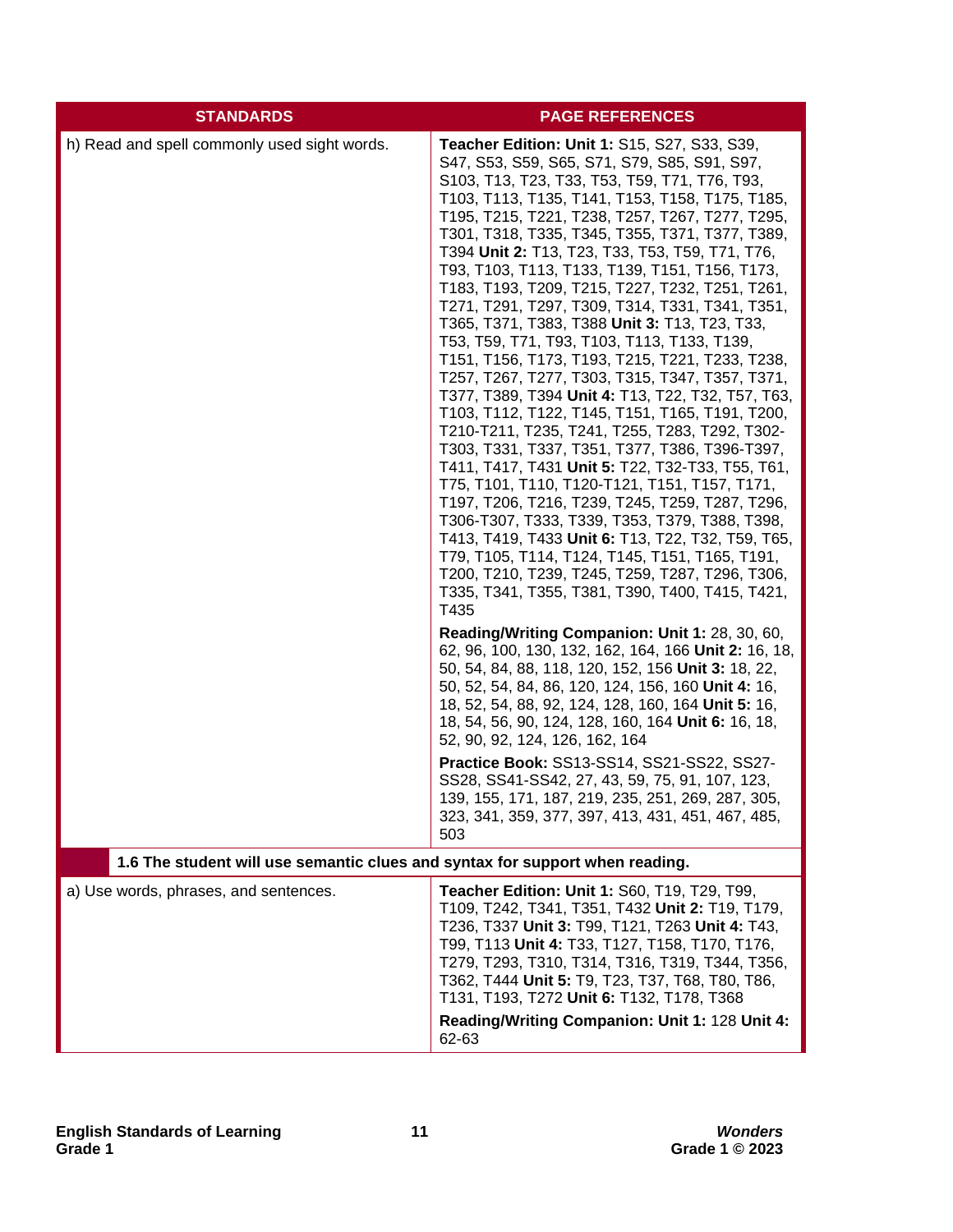| <b>STANDARDS</b>                                                 | <b>PAGE REFERENCES</b>                                                                                                                                                                                                                                                                                                                                                                                                                                                                                                                                                                            |
|------------------------------------------------------------------|---------------------------------------------------------------------------------------------------------------------------------------------------------------------------------------------------------------------------------------------------------------------------------------------------------------------------------------------------------------------------------------------------------------------------------------------------------------------------------------------------------------------------------------------------------------------------------------------------|
| b) Use titles and pictures.                                      | Teacher Edition: Unit 1: S54, S86, T29, T36, T37,<br>T109, T176, T191, T198, T201, T203, T273, T281,<br>T341 Unit 2: T37, T40, T109, T119, T189, T273,<br>T277, T353 Unit 3: T109, T189, T210, T281, T359,<br>T364 Unit 4: T37, T43, T127, T143, T159, T171,<br>T177, T221, T233, T249, T267, T309, T310, T315,<br>T319, T131, T138, T311 Unit 6: T37, T39, T134,<br>T223, T225<br>Reading/Writing Companion: Unit 1: 94, 128<br>Unit 5: 158, 162                                                                                                                                                 |
| c) Use information in the story to read words.                   | <b>Teacher Edition: Unit 1: T19, T29, T99, T109,</b><br>T341, T351, T432 Unit 2: T179, T236, T337 Unit<br>3: T99, T109, T121 Unit 4: T43, T99, T113, T127,<br>T158, T170, T176, T279, T293, T310, T314, T316,<br>T319, T344, T356, T362, T444 Unit 5: T9, T23,<br>T37, T68, T80, T86, T131, T193, T272 Unit 6:<br>T132, T178, T368<br>Reading/Writing Companion: Unit 1: 128 Unit 4:<br>62-63                                                                                                                                                                                                     |
| d) Use knowledge of sentence structure.                          | Teacher Edition: Unit 2: T438, T439, T440 Unit 3:<br>T444, T445, T446 Unit 4: T133, T213, T214, T493<br>Unit 5: T123, T126, T128, T130, T136, T309,<br>T310, T495, T496 Unit 6: T46, T497                                                                                                                                                                                                                                                                                                                                                                                                         |
| e) Reread and self-correct.                                      | Teacher Edition: Unit 1: S48, S53, S54, S66, T41<br>Unit 2: T50, T121, T168, T169, T174, T195, T196,<br>T197, T198, T220, T230, T234, T246, T247, T252,<br>T274, T276, T278, T287, T302, T312, T316, T326,<br>T332, T353, T354, T362, T376, T386, T390 Unit 3:<br>T196, T258, T279, T280, T281, T282, T293, T294,<br>T308, T318, T322, T332, T333, T338, T359, T361,<br>T369, T382, T392, T396 Unit 4: T40 Unit 5: T36,<br>T136, T146 Unit 6: T14, T19, T38, T40, T44, T54,<br>T56, T70, T82, T88, T106, T111, T127, T129,<br>T156, T168, T174, T214, T316, T382, T387, T403,<br>T426, T438, T444 |
|                                                                  | Reading/Writing Companion: Unit 2: 86, 90, 118,<br>122, 152, 156 Unit 3: 120, 122, 126, 154, 158 Unit<br>6: 16, 52, 56, 160, 162                                                                                                                                                                                                                                                                                                                                                                                                                                                                  |
| 1.7 The student will expand vocabulary and use of word meanings. |                                                                                                                                                                                                                                                                                                                                                                                                                                                                                                                                                                                                   |
| a) Discuss meanings of words in context.                         | Teacher Edition: Unit 1: S60, T19, T29, T99,<br>T109, T242, T341, T351, T432 Unit 2: T179, T236,<br>T337 Unit 3: T99, T109, T432 Unit 4: T33, T99,<br>T113, T127, T158, T170, T176, T279, T293, T310,<br>T314, T316, T344, T356, T362, T444 Unit 5: T9,<br>T23, T37, T68, T80, T86, T193, T272 Unit 6: T178,<br>T368<br>Reading/Writing Companion: Unit 1: 128 Unit 4:<br>62-63                                                                                                                                                                                                                   |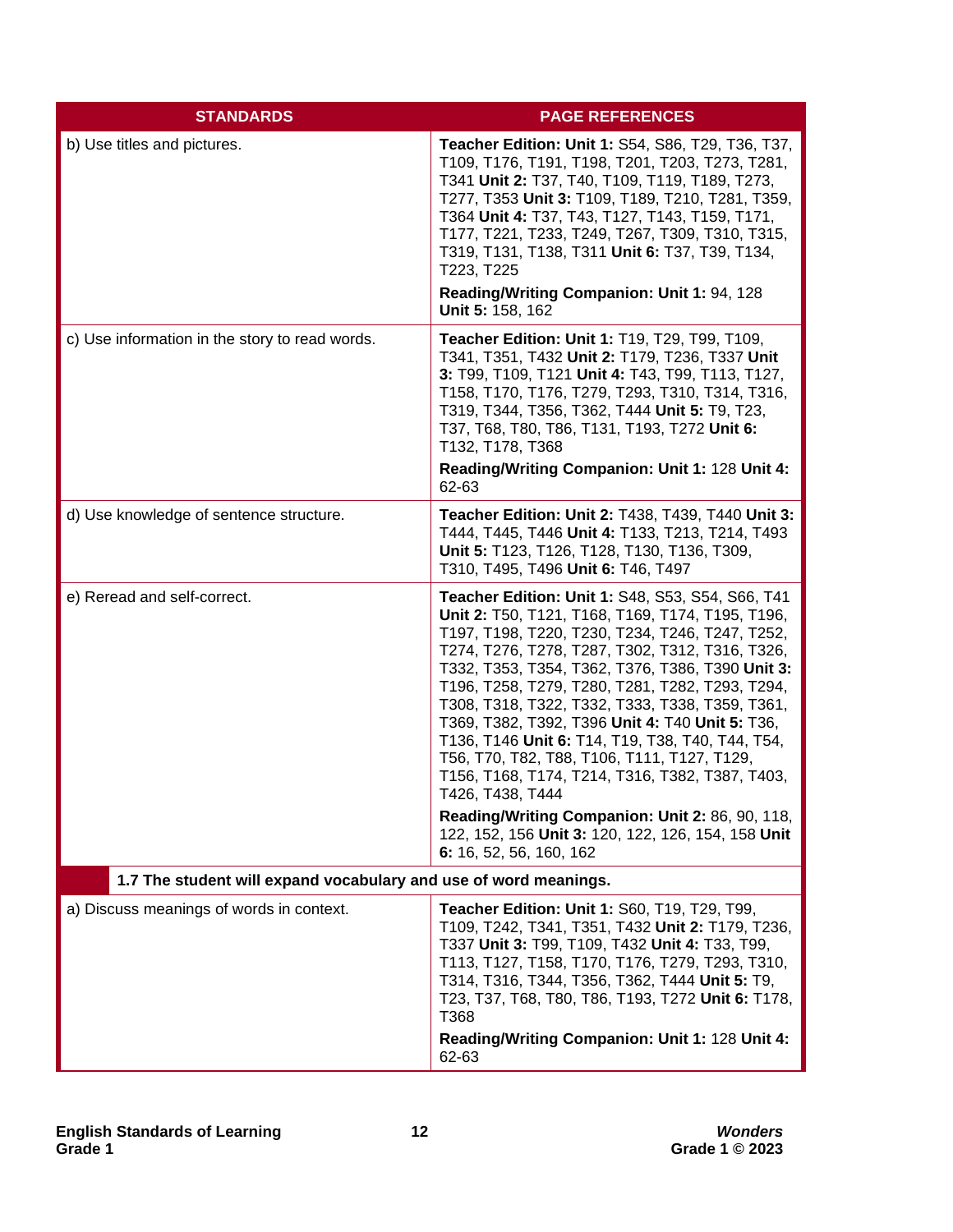| <b>STANDARDS</b>                                                                     | <b>PAGE REFERENCES</b>                                                                                                                                                                                                                                                                                                                                                                                                                            |
|--------------------------------------------------------------------------------------|---------------------------------------------------------------------------------------------------------------------------------------------------------------------------------------------------------------------------------------------------------------------------------------------------------------------------------------------------------------------------------------------------------------------------------------------------|
| b) Develop vocabulary by listening to and reading a<br>variety of texts.             | Teacher Edition: Unit 1: S60, T19, T99, T109,<br>T181, T191, T279, T330, T341, T351, T432, T444,<br>T445, T446 Unit 2: T35, T115, T179, T236, T278,<br>T337 Unit 3: T35, T88, T99, T109, T252, T436,<br>T444, T445, T446 Unit 4: T33, T35, T57, T113,<br>T125, T127, T213, T492, T493, T494 Unit 5: T35,<br>T123, T219, T309, T401, T494, T495, T496 Unit 6:<br>T8, T35, T41, T127, T213<br>Reading/Writing Companion: Unit 1: 128 Unit 2:<br>158 |
|                                                                                      | Practice Book: 271                                                                                                                                                                                                                                                                                                                                                                                                                                |
| c) Ask for the meaning of unknown words and<br>make connections to familiar words.   | Teacher Edition: Unit 1: T74, T146, T156, T236,<br>T306, T316, T382, T392 Unit 2: T64, T74, T144,<br>T154, T220, T302, T312, T386 Unit 3: T64, T74,<br>T236 Unit 4: T99, T434 Unit 5: T344, T356, T424<br>Unit 6: T70, T82, T156, T168, T250, T262, T346,<br>T358, T438                                                                                                                                                                           |
| d) Use text clues such as words or pictures to<br>discern meanings of unknown words. | Teacher Edition: Unit 1: S60, T19, T29, T99,<br>T109, T191, T341, T351, T432 Unit 2: T179, T189,<br>T236, T337 Unit 3: T99, T109, T121, T364 Unit 4:<br>T43, T99, T113, T127, T158, T170, T176, T279,<br>T293, T310, T314, T316, T344, T356, T362, T444<br>Unit 5: T9, T23, T37, T68, T80, T86, T193, T272<br>Unit 6: T178, T368<br>Reading/Writing Companion: Unit 1: 128 Unit<br>4:62-63                                                        |
| e) Use vocabulary from other content areas.                                          | Teacher Edition: Unit 1: T19, T181, T279, T330,<br>T357, T432 Unit 2: T179, T195, T353 Unit 3:<br>T252, T279, T359 Unit 4: T23, T33, T57, T125,<br>T213, T399 Unit 5: T219, T401 Unit 6: T127, T403                                                                                                                                                                                                                                               |
| f) Use singular and plural nouns.                                                    | Teacher Edition: Unit 2: T17, T27, T45, T54, T55,<br>T61, T97, T107, T124, T125, T134, T135, T141,<br>T345, T359, T367, T373<br>Reading/Writing Companion: Unit 2: 30-31, 36,<br>64-65, 70, 171, 185<br>Practice Book: 92, 93, 108, 109, 156, 157                                                                                                                                                                                                 |
| g) Use adjectives to describe nouns.                                                 | Teacher Edition: Unit 5: T105, T115, T140, T141,<br>T152, T153, T159, T201, T211, T230, T231, T240,<br>T241, T247                                                                                                                                                                                                                                                                                                                                 |
|                                                                                      | Reading/Writing Companion: Unit 5: 68-69, 74,<br>105, 110                                                                                                                                                                                                                                                                                                                                                                                         |
|                                                                                      | Practice Book: 362, 363, 380, 381                                                                                                                                                                                                                                                                                                                                                                                                                 |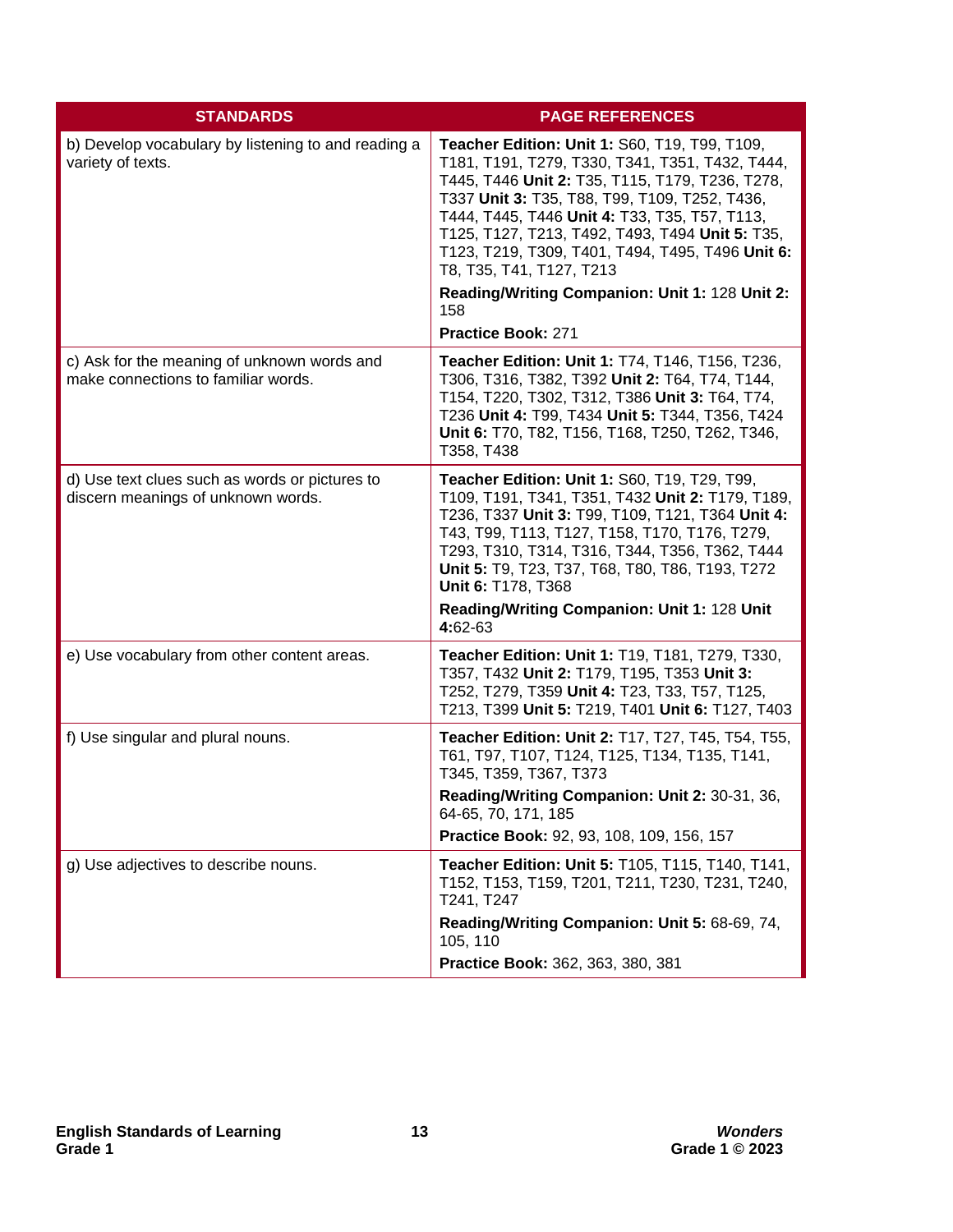| <b>STANDARDS</b>                                                     | <b>PAGE REFERENCES</b>                                                                                                                                                                                                                                                                                                                                                                                                                                                                                                                                                                                                                                                                                                                                                                                                                                                                                              |
|----------------------------------------------------------------------|---------------------------------------------------------------------------------------------------------------------------------------------------------------------------------------------------------------------------------------------------------------------------------------------------------------------------------------------------------------------------------------------------------------------------------------------------------------------------------------------------------------------------------------------------------------------------------------------------------------------------------------------------------------------------------------------------------------------------------------------------------------------------------------------------------------------------------------------------------------------------------------------------------------------|
| h) Use verbs to identify actions.                                    | <b>Teacher Edition: Unit 3: T17, T27, T44, T45, T54,</b><br>T55, T61, T409 Unit 5: T104, T114, T140, T152<br>Unit 6: T16, T26, T48                                                                                                                                                                                                                                                                                                                                                                                                                                                                                                                                                                                                                                                                                                                                                                                  |
|                                                                      | Reading/Writing Companion: Unit 3: 24-25, 30-<br>31, 36, 187 Unit 4: 32, 38 Unit 5: 60-61, 74 Unit 6:<br>24-25, 33, 38                                                                                                                                                                                                                                                                                                                                                                                                                                                                                                                                                                                                                                                                                                                                                                                              |
|                                                                      | Practice Book: 172, 173                                                                                                                                                                                                                                                                                                                                                                                                                                                                                                                                                                                                                                                                                                                                                                                                                                                                                             |
| 1.8 The student will use simple reference materials.                 |                                                                                                                                                                                                                                                                                                                                                                                                                                                                                                                                                                                                                                                                                                                                                                                                                                                                                                                     |
| a) Use knowledge of alphabetical order by first<br>letter.           | Teacher Edition: Unit 1: T181, T265, T275, T295,<br>T301, T312 Unit 4: T9, T21, T31, T56, T62, T76<br>Practice Book: 57, 58, 249, 250                                                                                                                                                                                                                                                                                                                                                                                                                                                                                                                                                                                                                                                                                                                                                                               |
| b) Use a picture dictionary to find meanings of<br>unfamiliar words. | Teacher Edition: Unit 1: T181, T191 Unit 4: T9,<br>T23, T36, T70, T82, T88, T149 Unit 6: T41, T448                                                                                                                                                                                                                                                                                                                                                                                                                                                                                                                                                                                                                                                                                                                                                                                                                  |
|                                                                      | 1.9 The student will read and demonstrate comprehension of a variety of fictional texts.                                                                                                                                                                                                                                                                                                                                                                                                                                                                                                                                                                                                                                                                                                                                                                                                                            |
| a) Preview the selection.                                            | Teacher Edition: Unit 1: T64, T74, T78, T88,<br>T146, T156, T160, T226, T236, T240 Unit 2: T64,<br>T74, T78, T144, T154, T158, T302, T312, T316<br>Unit 3: T64, T74, T78, T144, T154, T158, T226,<br>T236, T240 Unit 4: T68, T80, T86, T342, T354,<br>T360 Unit 5: T66, T78, T84, T162, T174, T180,<br>T344, T356, T362 Unit 6: T70, T82, T88, T250,<br>T268, T346, T358, T364<br>Literature Anthology: Unit 4: 10, 90                                                                                                                                                                                                                                                                                                                                                                                                                                                                                              |
| b) Set a purpose for reading.                                        | <b>Teacher Edition: Unit 1: T8, T34, T64, T74, T78,</b><br>T88, T99, T114, T146, T156, T160, T170, T196,<br>T226, T236, T240, T341 Unit 2: T34, T64, T74,<br>T78, T88, T99, T114, T144, T154, T158, T272,<br>T302, T312, T316 Unit 3: T8, T34, T64, T74, T78,<br>T88, T99, T114, T144, T154, T158, T168, T179,<br>T194, T226, T236, T240, T343, T436 Unit 4: T8,<br>T19, T34, T68, T80, T86, T98, T304, T342, T354,<br>T360 Unit 5: T8, T19, T34, T66, T78, T84, T107,<br>T122, T162, T174, T180, T293, T308, T344, T356,<br>T362, T374, T385 Unit 6: T19, T34, T70, T82, T88,<br>T212, T250, T268, T308, T346, T358, T364<br>Literature Anthology: Unit 2: 26, 64 Unit 3: 14,<br>50, 68 Unit 4: 10, 90, 122 Unit 5: 140, 162, 226<br>Unit 6: 270, 326, 362<br>Reading/Writing Companion: Unit 1: 24, 58, 62,<br>92 Unit 2: 14, 48, 116, 150 Unit 3: 6, 48, 28, 82<br>Unit 4: 92 Unit 5: 14, 50 Unit 6: 14, 86, 122 |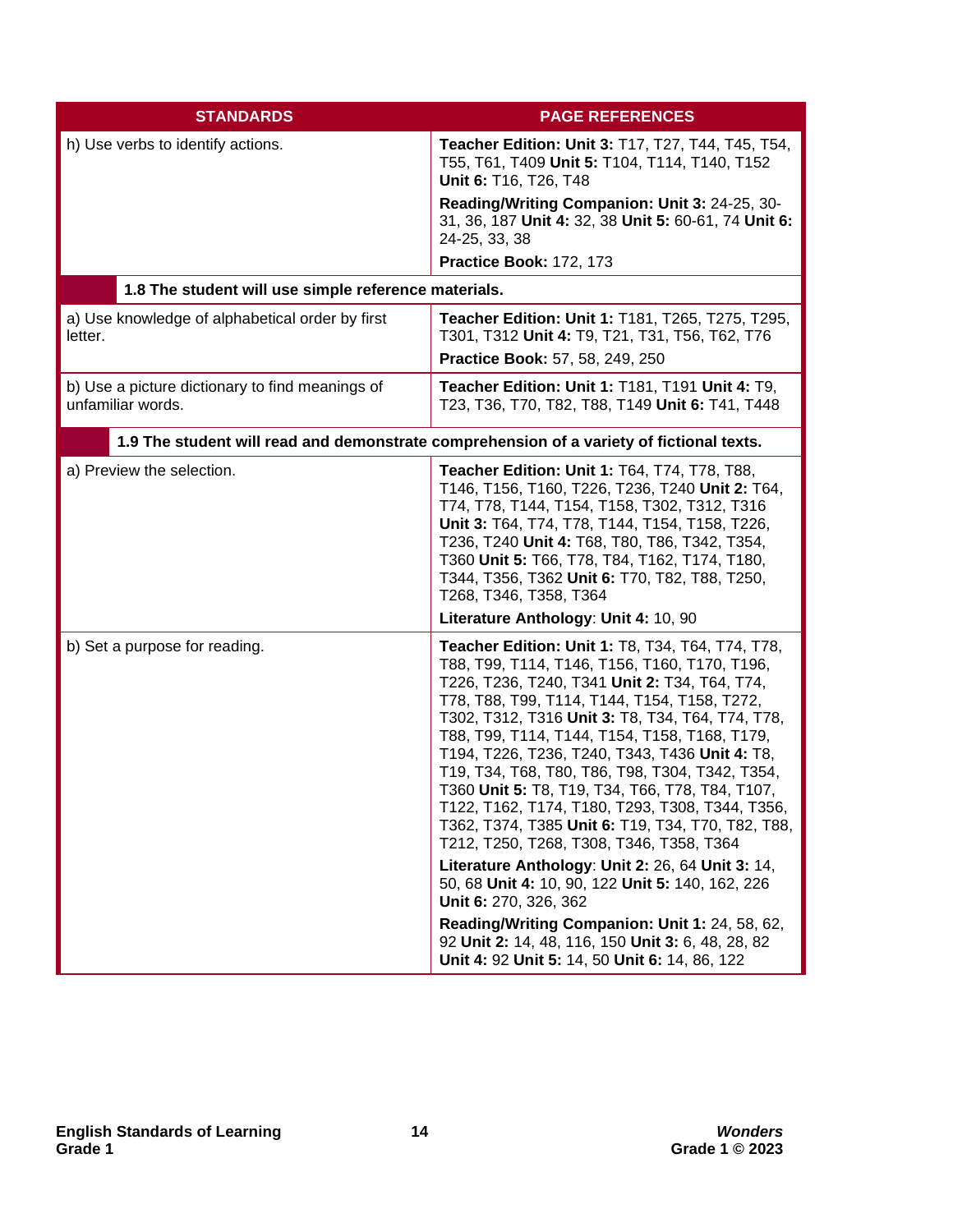| <b>STANDARDS</b>                                                                        | <b>PAGE REFERENCES</b>                                                                                                                                                                                                                                                                                                                                                                                                                                                                                                                                                                                                                                                                                                                                                                                                                                           |
|-----------------------------------------------------------------------------------------|------------------------------------------------------------------------------------------------------------------------------------------------------------------------------------------------------------------------------------------------------------------------------------------------------------------------------------------------------------------------------------------------------------------------------------------------------------------------------------------------------------------------------------------------------------------------------------------------------------------------------------------------------------------------------------------------------------------------------------------------------------------------------------------------------------------------------------------------------------------|
| c) Relate previous experiences to what is read.                                         | Teacher Edition: Unit 1: T65, T75, T79, T147 Unit<br>2: T65, T75, T145, T155, T159, T303, T313, T317<br>Unit 3: T79, T145, T155, T159, T227 Unit 4: T81,<br>T87, T355 Unit 5: T175, T181, T345, T357, T362<br>Unit 6: T71, T73, T83, T89, T251, T263, T269,<br>T347, T359<br>Reading/Writing Companion: Unit 1: 6                                                                                                                                                                                                                                                                                                                                                                                                                                                                                                                                                |
| d) Make and confirm predictions.                                                        | <b>Teacher Edition: Unit 1: T64, T74, T78, T146,</b><br>T156, T160, T226, T236, T240 Unit 2: T8, T9, T14,<br>T35, T36, T38, T39, T64, T74, T78, T88, T89, T94,<br>T116, T118, T119, T144, T154, T158, T302, T312,<br>T316 Unit 3: T8, T9, T14, T35, T36, T38, T39, T40,<br>T64, T74, T78, T88, T89, T94, T115, T117, T118,<br>T119, T120, T144, T154, T158, T168, T169, T174,<br>T195, T196, T197, T198, T200, T209, T210, T211,<br>T212, T226, T236, T240 Unit 4: T38, T68, T80,<br>T86, T342, T354, T360 Unit 5: T19, T35, T39, T66,<br>T78, T84, T102, T107, T124, T126, T130, T132,<br>T133, T135, T162, T174, T180, T313, T316, T317,<br>T318, T344, T356, T362, T484 Unit 6: T42, T43,<br>T70, T82, T88, T250, T268, T346, T358, T364<br>Reading/Writing Companion: Unit 2: 14, 20, 48,<br>50 Unit 3: 18, 20, 48, 50, 52, 88, 90 Unit 5: 18, 20,<br>52, 54 |
| e) Ask and answer who, what, when, where, why,<br>and how questions about what is read. | Teacher Edition: Unit 1: S16, S22, S28, S34,<br>S48, S60, S66, T367, T368 Unit 4: T14, T19, T36,<br>T41, T42, T68, T80, T86, T104, T306, T317 Unit 5:<br>T134, T235, T288, T293, T309, T312, T344, T362,<br>T385<br>Reading/Writing Companion: Unit 4: 14, 18, 20,<br>22 Unit 5: 122, 124, 130                                                                                                                                                                                                                                                                                                                                                                                                                                                                                                                                                                   |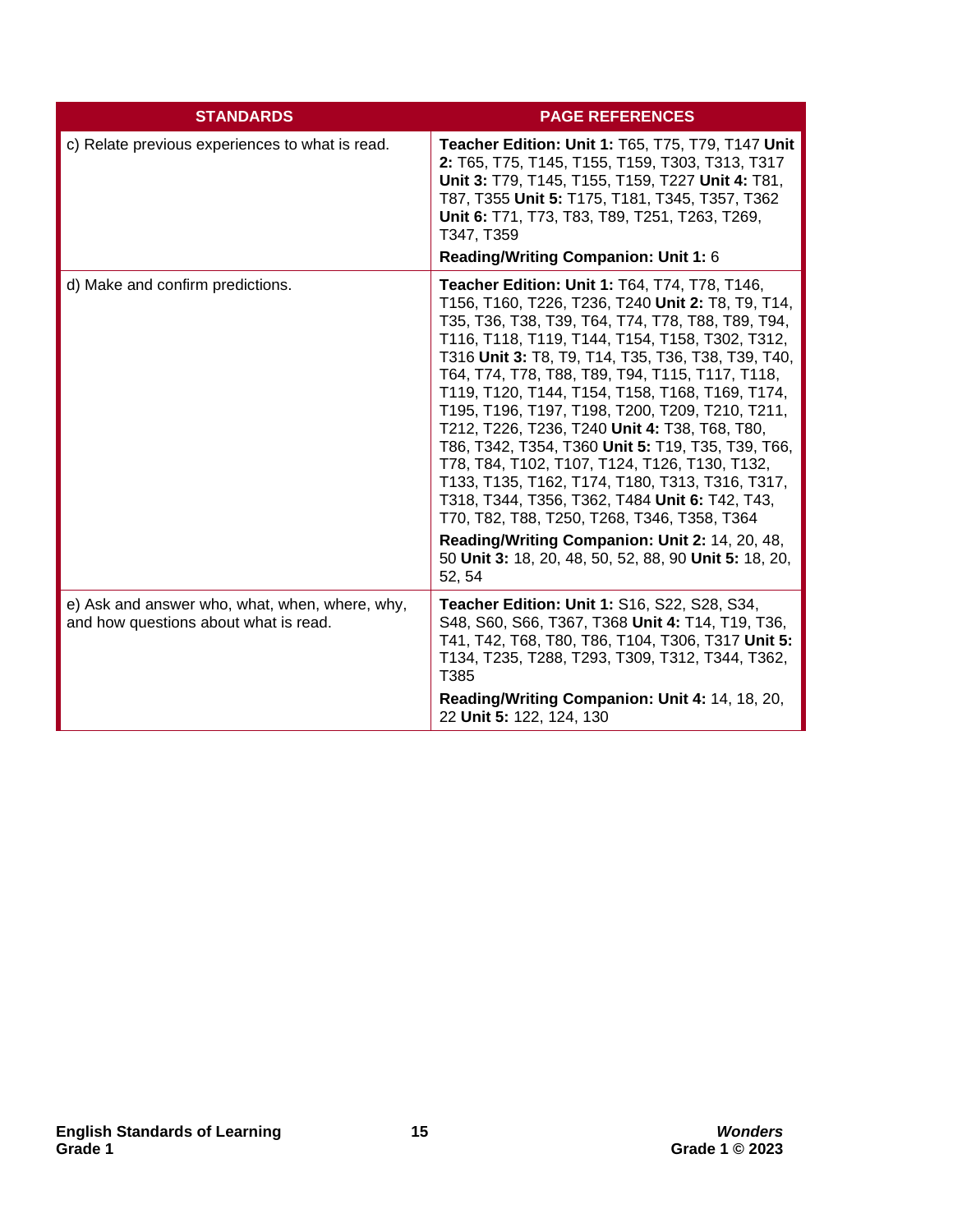| <b>STANDARDS</b>                                                                         | <b>PAGE REFERENCES</b>                                                                                                                                                                                                                                                                                                                                                                                                                                                                                                                                                                                                                                                                                                                                                                                                                                                                                                                                                                                                                                                                                                                                                                                                                           |
|------------------------------------------------------------------------------------------|--------------------------------------------------------------------------------------------------------------------------------------------------------------------------------------------------------------------------------------------------------------------------------------------------------------------------------------------------------------------------------------------------------------------------------------------------------------------------------------------------------------------------------------------------------------------------------------------------------------------------------------------------------------------------------------------------------------------------------------------------------------------------------------------------------------------------------------------------------------------------------------------------------------------------------------------------------------------------------------------------------------------------------------------------------------------------------------------------------------------------------------------------------------------------------------------------------------------------------------------------|
| f) Identify characters, setting, and important events.                                   | Teacher Edition: Unit 1: S16, S22, S28, S34,<br>S48, S54, S60, S66, T25, T35, T36, T37, T38, T39,<br>T64-T65, T72, T73, T74-T75, T77, T78-T79, T80,<br>T105, T115, T116, T117, T118, T119, T120, T146-<br>T147, T154, T155, T156-T157, T159, T160-T161,<br>T163, T187, T197, T198, T200, T202, T226-T227,<br>T234, T235, T236-T237, T239, T240-T241, T243<br>Unit 2: T25, T35, T37, T38, T39, T40, T64-T65,<br>T72, T73, T74-T75, T77, T78-T79, T81, T105,<br>T115, T117, T118, T120, T144-T145, T152, T153,<br>T154-T155, T157, T158-T159, T161, T263, T273,<br>T274, T275, T276, T277, T279, T302-T303, T310,<br>T311, T312-T313, T315, T316-T317, T319 Unit 3:<br>T25, T35, T36, T40, T41, T64-T65, T72, T73, T74-<br>T75, T77, T81, T105, T115, T118, T120, T144-<br>T145, T152, T153, T154-T155, T157, T158-T159,<br>T161, T234 Unit 4: T25, T29, T35, T36, T38, T40,<br>T42, T68-T69, T70, T78, T79, T80-T81, T82, T85,<br>T86-T87, T88, T91, T299, T306, T309, T312, T316,<br>T352 Unit 5: T24, T29, T36, T76, T117, T134,<br>T172, T354 Unit 6: T29, T36, T40, T45, T80, T260,<br>T356<br>Reading/Writing Companion: Unit 1: 38-39, 72-<br>73, 106-107 Unit 2: 28-29, 62-63, 130-131 Unit 3:<br>28-29, 62-63 Unit 4: 30-31 Unit 5: 28-29 |
| g) Retell stories and events, using beginning,<br>middle, and end in a sequential order. | <b>Teacher Edition: Unit 1: S22, S23, S54, T9, T41,</b><br>T65, T75, T79, T89, T119, T123, T157, T161,<br>T171, T200, T205, T369 Unit 2: T9, T43, T89,<br>T120, T123, T281, T327 Unit 3: T9, T43, T89,<br>T116, T123, T169, T203, T253 Unit 4: T45, T70,<br>T82, T88, T321, T344, T362 Unit 5: T43, T68, T81,<br>T139, T323, T346, T354, T358, T364 Unit 6: T47,<br>T72, T84<br>Reading/Writing Companion: Unit 1: 32, 66, 100<br>Unit 2: 22, 56, 90, 124, 158 Unit 3: 22, 56, 90 Unit<br>4: 130, 166 Unit 5: 22, 56, 130 Unit 6: 22, 94, 130                                                                                                                                                                                                                                                                                                                                                                                                                                                                                                                                                                                                                                                                                                    |
| h) Identify theme.                                                                       | <b>Teacher Edition: Unit 3: T185, T195, T198, T200,</b><br>T201, T209, T213, T226-T227, T235, T236-T237,<br>T239, T240-T241, T243 Unit 5: T9 Unit 6: T25,<br>T35, T37, T39, T42, T44, T45, T70-T71, T72, T81,<br>T82-T83, T84, T87, T88-T89, T90, T93, T207,<br>T223, T299, T309, T310, T313, T315, T319, T320,<br>T322, T346-T347, T348, T357, T358, T360, T363,<br>T365, T366, T369<br>Reading/Writing Companion: Unit 3: 96-97 Unit<br>6: 138-139                                                                                                                                                                                                                                                                                                                                                                                                                                                                                                                                                                                                                                                                                                                                                                                             |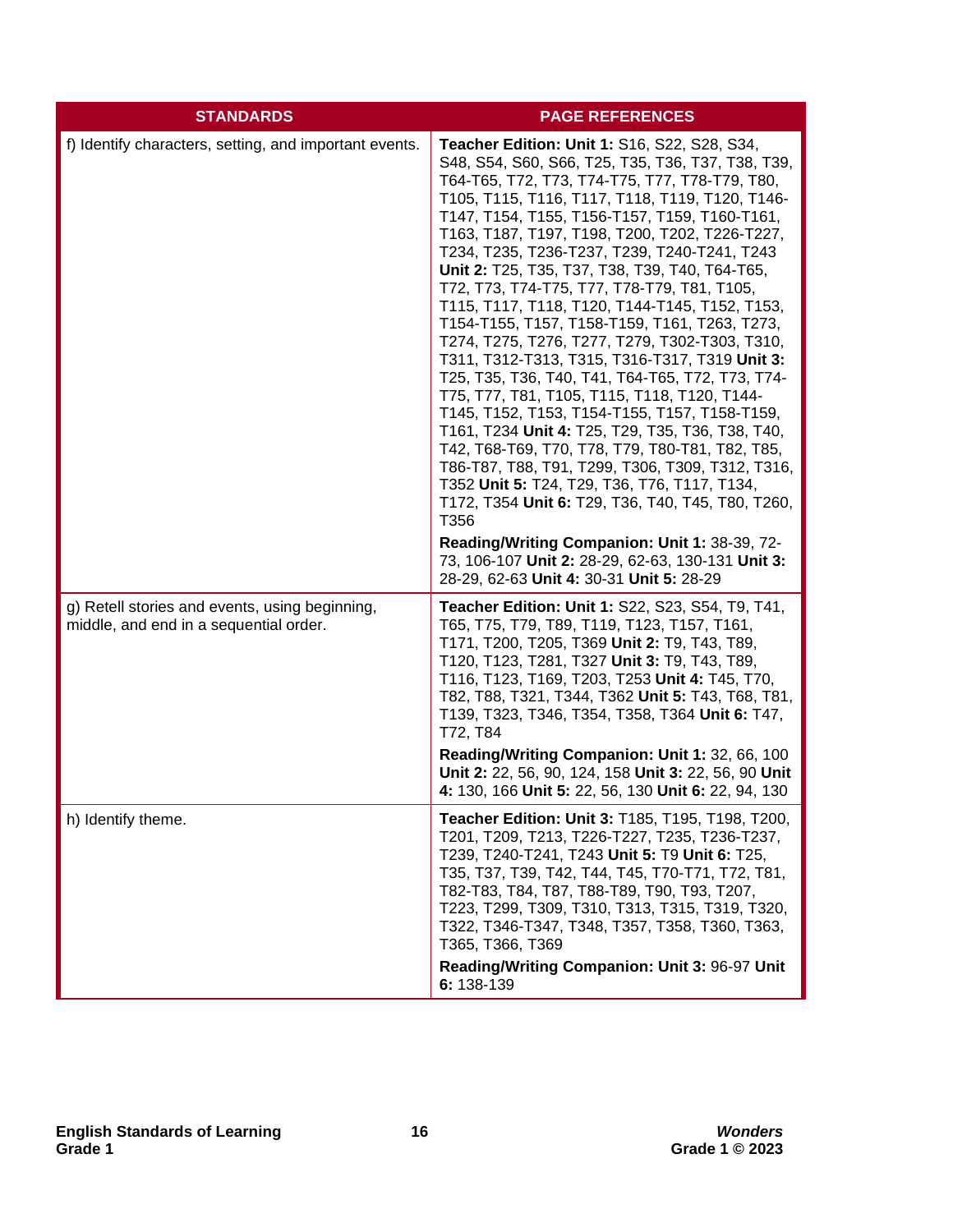| <b>STANDARDS</b>                                                                                    | <b>PAGE REFERENCES</b>                                                                                                                                                                                                                                                                                                                                                                                                                                                                                                                                                                                                                                                                                                                                                                                                                                                                                                                          |
|-----------------------------------------------------------------------------------------------------|-------------------------------------------------------------------------------------------------------------------------------------------------------------------------------------------------------------------------------------------------------------------------------------------------------------------------------------------------------------------------------------------------------------------------------------------------------------------------------------------------------------------------------------------------------------------------------------------------------------------------------------------------------------------------------------------------------------------------------------------------------------------------------------------------------------------------------------------------------------------------------------------------------------------------------------------------|
| i) Read and reread familiar stories and poems with<br>fluency, accuracy, and meaningful expression. | Teacher Edition: Unit 1: S34, T15, T65, T69, T72,<br>T75, T95, T147, T154, T157, T177, T227, T231,<br>T234, T237, T434 Unit 2: T9, T15, T65, T72, T75,<br>T89, T95, T145, T152, T155, T253, T303, T310,<br>T313, T327, T428-T429 Unit 3: T15, T65, T72,<br>T75, T145, T152, T155, T175, T234, T237, T434<br>Unit 4: T15, T29, T63, T69, T78, T81, T299, T337,<br>T343, T352, T355, T480 Unit 5: T15, T29, T76,<br>T103, T117, T163, T175, T260, T289, T303, T323,<br>T345, T354, T357 Unit 6: T15, T71, T80, T83,<br>T193, T207, T251, T263, T289, T347, T359                                                                                                                                                                                                                                                                                                                                                                                   |
|                                                                                                     | 1.10 The student will read and demonstrate comprehension of a variety of nonfiction texts.                                                                                                                                                                                                                                                                                                                                                                                                                                                                                                                                                                                                                                                                                                                                                                                                                                                      |
| a) Preview the selection.                                                                           | Teacher Edition: Unit 1: T306, T316, T320, T382,<br>T392, T396 Unit 2: T220, T230, T234, T376, T386,<br>T390 Unit 3: T308, T318, T322, T382, T392, T396<br>Unit 4: T156, T168, T174, T246, T258, T264,<br>T422, T434, T440 Unit 5: T250, T262, T268, T424,<br>T436, T442 Unit 6: T156, T168, T174, T262, T426,<br>T438, T444                                                                                                                                                                                                                                                                                                                                                                                                                                                                                                                                                                                                                    |
| b) Use prior and background knowledge as context<br>for new learning.                               | Teacher Edition: Unit 1: T307 Unit 2: T231, T377,<br>T387, T391 Unit 4: T169, T175, T259 Unit 5:<br>T251, T263, T403, T437, T443, T427                                                                                                                                                                                                                                                                                                                                                                                                                                                                                                                                                                                                                                                                                                                                                                                                          |
| c) Set a purpose for reading.                                                                       | Teacher Edition: Unit 1: T19, T181, T252, T263,<br>T278, T306, T316, T320, T330, T356, T382, T392,<br>T396 Unit 2: T19, T49, T168, T179, T194, T220,<br>T230, T234, T246, T257, T287, T337, T352, T376,<br>T386, T390 Unit 3: T19, T252, T263, T278, T308,<br>T318, T322, T332, T358, T382, T392, T396 Unit 4:<br>T109, T124, T141, T156, T168, T174, T186, T197,<br>T212, T246, T258, T264, T278, T289, T327, T398,<br>T409, T422, T434, T440 Unit 5: T203, T218, T250,<br>T262, T268, T400, T424, T436, T442 Unit 6: T126,<br>T156, T168, T174, T262, T402, T413, T426, T438,<br>T444<br>Literature Anthology: Unit 2: 6, 22, 30, 36, 44,<br>48, 82, 86, 94 Unit 3: 24, 118, 76, 92, 96, 104 Unit<br>4: 30, 36, 56, 60, 126, 130, 138 Unit 5: 156, 196,<br>202, 260, 268 Unit 6: 296, 302, 358, 394, 398, 406<br>Reading/Writing Companion: Unit 1: 160 Unit 2:<br>82 Unit 3: 152 Unit 4: 50, 86, 192, 158 Unit 5: 86,<br>158 Unit 6: 50, 158 |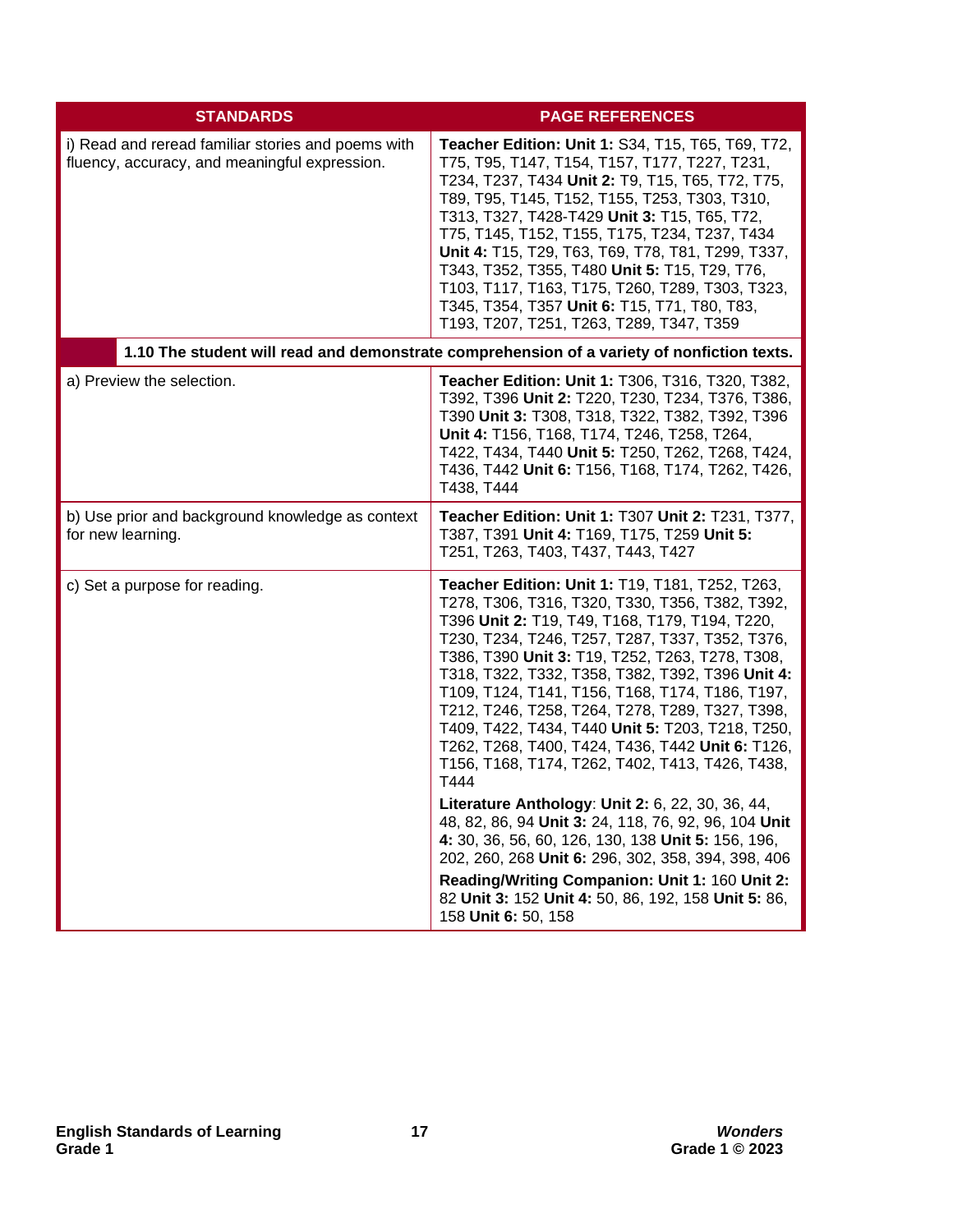| <b>STANDARDS</b>                                                                        | <b>PAGE REFERENCES</b>                                                                                                                                                                                                                                                                                                                                                                                                                                                                                                                                                                                                                                                                                                             |
|-----------------------------------------------------------------------------------------|------------------------------------------------------------------------------------------------------------------------------------------------------------------------------------------------------------------------------------------------------------------------------------------------------------------------------------------------------------------------------------------------------------------------------------------------------------------------------------------------------------------------------------------------------------------------------------------------------------------------------------------------------------------------------------------------------------------------------------|
| d) Identify text features such as pictures, headings,<br>charts, and captions.          | <b>Teacher Edition: Unit 1: S86, T45, T47, T48, T50,</b><br>T127, T130, T132, T209, T211, T253, T359, T365,<br>T367, T432 Unit 2: T47, T49, T50, T129, T130,<br>T285, T288, T361 Unit 3: T47, T49, T50, T127,<br>T130, T291, T293, T294, T348, T367, T369 Unit 4:<br>T49, T53, T54, T139, T141, T142, T325, T328,<br>T388, T401, T407, T482, T485 Unit 5: T47, T48,<br>T49, T50, T51, T52, T146, T327, T330, T390,<br>T401, T409, T410, T486 Unit 6: T51, T53, T54,<br>T55, T56, T233, T235, T236, T329, T332, T411,<br>T413<br>Reading/Writing Companion: Unit 3: 164-165<br>Unit 4: 172-173 Unit 5: 172-173                                                                                                                      |
| e) Make and confirm predictions.                                                        | <b>Teacher Edition: Unit 1: T306, T316, T382, T396</b><br>Unit 2: T50, T129, T130, T220, T230, T234, T376,<br>T386, T390 Unit 3: T49, T50, T129, T130, T308,<br>T318, T322, T382, T392, T396 Unit 4: T156, T168,<br>T174, T222, T223, T246, T258, T264, T422, T434,<br>T440 Unit 5: T50, T220, T250, T262, T268, T424,<br>T436, T442 Unit 6: T134, T156, T168, T174, T262,<br>T426, T438, T444                                                                                                                                                                                                                                                                                                                                     |
| f) Ask and answer who, what, where, when, why,<br>and how questions about what is read. | Teacher Edition: Unit 1: S92, S98, T253, T258,<br>T279, T280, T282, T306, T316, T320, T330, T331,<br>T336, T357, T358, T382, T392, T396 Unit 2: T196<br>Unit 4: T51, T52, T54, T109, T126, T128, T131,<br>T132, T141, T142, T156, T168, T174, T192, T197,<br>T213, T214, T216, T219, T246, T259, T264 Unit 5:<br>T198, T203, T221, T223, T226, T250, T262, T263,<br>T268, T329, T380, T424, T436, T442, T486 Unit 6:<br>T <sub>133</sub><br>Reading/Writing Companion: Unit 1: 126, 130,<br>162, 168 Unit 4: 52, 56, 88, 92 Unit 5: 86, 88, 94,<br>162, 166                                                                                                                                                                        |
| g) Identify the main idea.                                                              | Teacher Edition: Unit 1: S80, S86, S92, S98,<br>T269, T279, T280, T282, T284, T306-T307, T315,<br>T316-T317, T319, T320-T321, T322, T347, T357,<br>T358, T359, T360, T382-T383, T391, T392-T393,<br>T395, T396-T397, T399 Unit 2: T343, T353, T354,<br>T355, T356, T376-T377, T385, T386-T387, T389,<br>T390-T391, T392, T426 Unit 4: T115, T125, T127,<br>T128, T130, T132, T156-T157, T158, T168-T169,<br>T170, T173, T174-T175, T176, T179, T203, T215,<br>T220, T224, T225, T246-T247, T248, T258-T259,<br>T260, T265, T266, T269, T482, T483, T484, T485<br>Unit 5: T395, T402 Unit 6: T121, T128, T130,<br>T131, T166, T436<br>Reading/Writing Companion: Unit 1: 140-141,<br>174-175 Unit 2: 164-165 Unit 4: 66-67, 102-103 |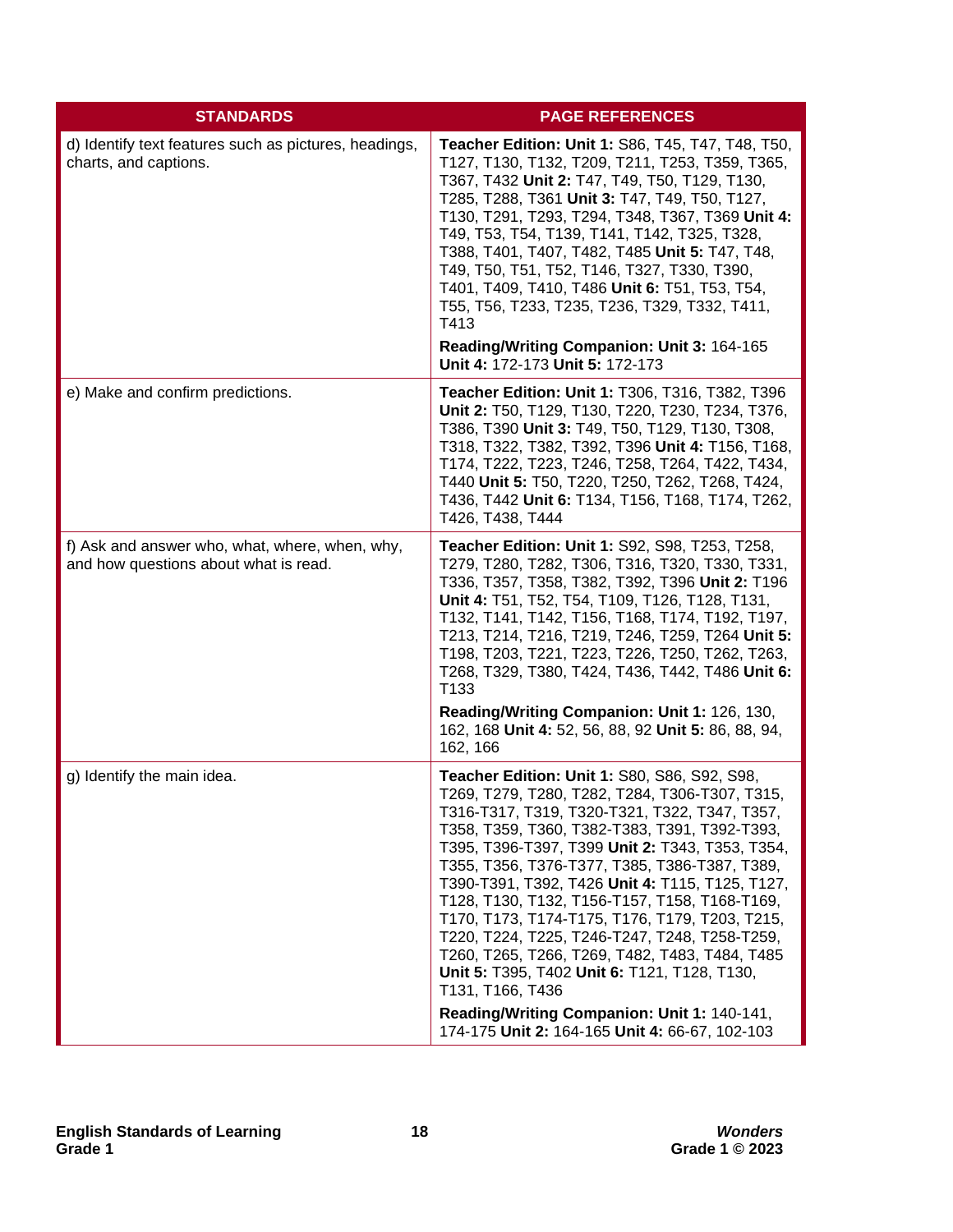| <b>STANDARDS</b>                                                                                     | <b>PAGE REFERENCES</b>                                                                                                                                                                                                                                                                                                                                                                                                                                                                                                                                                                                                                                                                                               |
|------------------------------------------------------------------------------------------------------|----------------------------------------------------------------------------------------------------------------------------------------------------------------------------------------------------------------------------------------------------------------------------------------------------------------------------------------------------------------------------------------------------------------------------------------------------------------------------------------------------------------------------------------------------------------------------------------------------------------------------------------------------------------------------------------------------------------------|
| h) Read and reread familiar texts with fluency,<br>accuracy, and meaningful expression.              | Teacher Edition: Unit 1: T253, T259, T307, T314,<br>T317, T337, T383, T390, T393 Unit 2: T169, T175,<br>T221, T228, T247, T333, T377, T384, T387 Unit 3:<br>T95, T259, T309, T316, T319, T333, T339, T383,<br>T390, T393 Unit 4: T63, T105, T119, T135, T157,<br>T166, T169, T193, T207, T227, T247, T256, T259,<br>T285, T379, T393, T423, T432 Unit 5: T199, T213,<br>T251, T381, T395, T405, T425, T437 Unit 6: T107,<br>T121, T157, T383, T397, T427, T436, T439                                                                                                                                                                                                                                                 |
| <b>Writing</b><br>1.11 The student will print legibly in manuscript.                                 |                                                                                                                                                                                                                                                                                                                                                                                                                                                                                                                                                                                                                                                                                                                      |
| a) Form letters accurately.                                                                          | Teacher Edition: Unit 1: S21, S23, S27, S29,<br>S33, S35, S39, S41, S47, S49, S53, S55, S59,<br>S61, S65, S67, S71, S73, S79, S81, S85, S87,<br>S91, S93, S97, S99, S103, S105, T11, T91, T173,<br>T255, T333 Unit 2: T11, T16, T91, T171, T249,<br>T329 Unit 3: T11, T91, T171, T183, T255, T335<br>Unit 4: T11, T101, T189, T281, T375 Unit 5: T11,<br>T99, T195, T285, T377 Unit 6: T11, T103, T189,<br>T285, T379<br>Reading/Writing Companion: Unit 2: 24-25, 36<br>Practice Book: SS7-SS8, SS9, SS12, SS16,<br>SS23, SS26, SS30, SS37, SS40, SS44, 8, 24, 40,<br>56, 72, 88, 104, 120, 136, 152, 168, 184, 200, 203,<br>216, 232, 248, 266, 284, 302, 320, 338, 356, 374,<br>392, 410, 428, 446, 464, 482, 500 |
| b) Space words within sentences.                                                                     | Teacher Edition: Unit 1: S17, S23, S29, S35,<br>S41, S49, S55, S61, S67, S73, S81, S87, S93,<br>S99, S105, T338, T348, T362, T372, T422 Unit 4:<br>T417<br>Reading/Writing Companion: Unit 1: 170-171,<br>177, 181                                                                                                                                                                                                                                                                                                                                                                                                                                                                                                   |
| 1.12 The student will write in a variety of forms to include narrative, descriptive, and<br>opinion. |                                                                                                                                                                                                                                                                                                                                                                                                                                                                                                                                                                                                                                                                                                                      |
| a) Identify audience and purpose.                                                                    | Teacher Edition: Unit 1: T302, T305, T440 Unit 2:<br>T434 Unit 3: T307, T381, T440 Unit 4: T71, T177,<br>T155<br>Reading/Writing Companion: Unit 1: 155, 202-<br>203 Unit 2: 192-193 Unit 3: 147, 194-195 Unit 6:<br>81                                                                                                                                                                                                                                                                                                                                                                                                                                                                                              |
| b) Use prewriting activities to generate ideas.                                                      | Teacher Edition: Unit 1: S11, S49, T404-T405<br>Unit 2: T398-T399 Unit 3: T404-T405 Unit 4:<br>T450-T451 Unit 6: T454-T455<br>Reading/Writing Companion: Unit 1: 10-11, 190-<br>191 Unit 2: 180-181 Unit 3: 182-183 Unit 4: 190-<br>191 Unit 6: 190-191                                                                                                                                                                                                                                                                                                                                                                                                                                                              |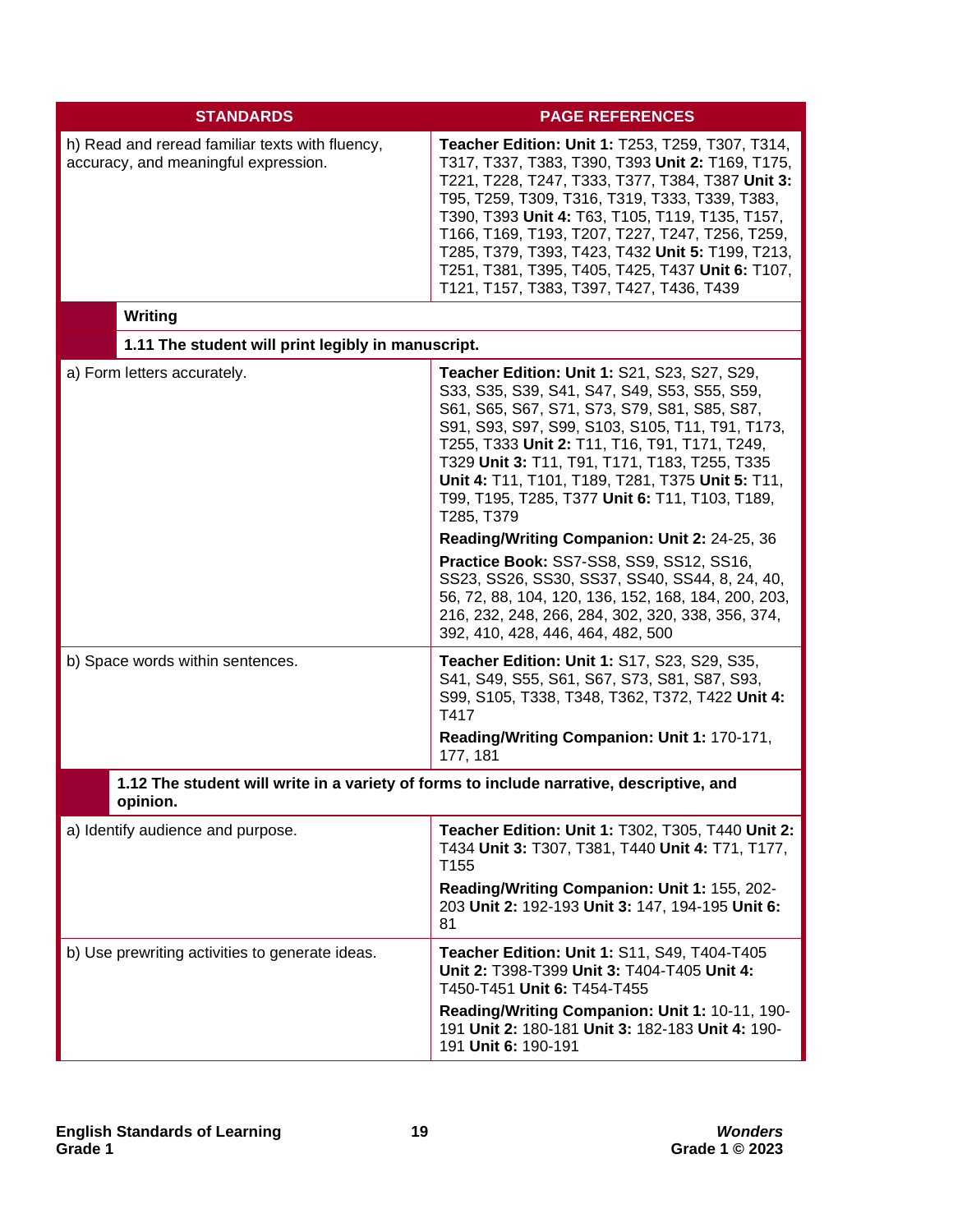| <b>STANDARDS</b>                                                                               | <b>PAGE REFERENCES</b>                                                                                                                                                                                                                                                                                                                                                                                                                                                                                                    |
|------------------------------------------------------------------------------------------------|---------------------------------------------------------------------------------------------------------------------------------------------------------------------------------------------------------------------------------------------------------------------------------------------------------------------------------------------------------------------------------------------------------------------------------------------------------------------------------------------------------------------------|
| c) Focus on one topic.                                                                         | Teacher Edition: Unit 1: T26, T42, T54, T412 Unit<br>2: T176, T186, T210, T406 Unit 4: T16, T380,<br>T390, T404 Unit 5: T104, T114, T140, T152, T454                                                                                                                                                                                                                                                                                                                                                                      |
|                                                                                                | Reading/Writing Companion: Unit 1: 34-35, 46<br>Unit 2: 24-25, 36, 92-93, 104 Unit 3: 140 Unit 4:<br>24-25, 33, 38, 74, 168-169, 177, 181 Unit 5: 60-61,<br>69, 74, 192                                                                                                                                                                                                                                                                                                                                                   |
| d) Organize writing to suit purpose.                                                           | Teacher Edition: Unit 2: T264, T292, T400, T407<br>Unit 4: T106, T296, T380 Unit 5: T200, T210,<br>T230, T300, T324, T334, T382, T392, T454-T455,<br>T456 Unit 6: T16, T26, T48, T60, T108, T290,<br>T300, T326, T336                                                                                                                                                                                                                                                                                                     |
|                                                                                                | Reading/Writing Companion: Unit 2: 182 Unit 3:<br>184 Unit 5: 96-97, 105, 110, 146, 168-169, 177,<br>193 Unit 6: 24-25, 33, 38, 132-133, 141, 146                                                                                                                                                                                                                                                                                                                                                                         |
| e) Revise by adding descriptive words when writing<br>about people, place, things, and events. | Teacher Edition: Unit 1: T54, T96, T106, T136,<br>T137, T215 Unit 2: T96, T134, T210, T402, T406<br>Unit 3: T54, T134, T216, T298 Unit 4: T46, T58,<br>T146, T236, T332, T412, T454-T455 Unit 5: T56,<br>T240 Unit 6: T60, T146, T240, T416<br>Reading/Writing Companion: Unit 1: 69, 80, 102-<br>103, 114 Unit 2: 58-59, 184 Unit 3: 58-59 Unit 4:<br>25, 32, 38, 194-195                                                                                                                                                |
| f) Write to express an opinion and give a reason.                                              | Teacher Edition: Unit 1: S41, S55, S73, T142,<br>T145, T222, T378 Unit 2: T16, T44, T54, T60 Unit<br>3: T222, T225, T260, T340, T364, T372, T378 Unit<br>4: T64, T83, T106, T116, T136, T146, T152, T171,<br>T421, T437 Unit 5: T44, T62, T246, T420 Unit 6:<br>T342, T384, T408, T416, T425, T441, T452-T459<br>Reading/Writing Companion: Unit 1: 14-15, 87<br>Unit 2: 24-25, 36 Unit 3: 113, 128-129, 162-163,<br>173 Unit 4: 60-61, 68-69, 74, 187 Unit 5: 68 Unit<br>6: 168-169, 181, 176, 188-196                   |
| g) Use letters to phonetically spell words.                                                    | Teacher Edition: Unit 1: T16, T54, T96, T106,<br>T178, T260, T270, T338, T348, T420 Unit 2: T16,<br>T96, T106, T176, T186, T254, T264, T334, T344<br>Unit 3: T16, T96, T106, T176, T186, T260, T270,<br>T340, T350, T372 Unit 4: T26, T106, T116, T194,<br>T204, T286, T296, T380, T390, T455 Unit 5: T16,<br>T26, T114, T200, T210, T290, T300, T382, T392<br>Unit 6: T16, T26, T108, T118, T194, T204, T290,<br>T300, T384, T394<br>Reading/Writing Companion: Unit 1: 34-35, 46<br>Unit 3: 163, 169, 173 Unit 5: 96-97 |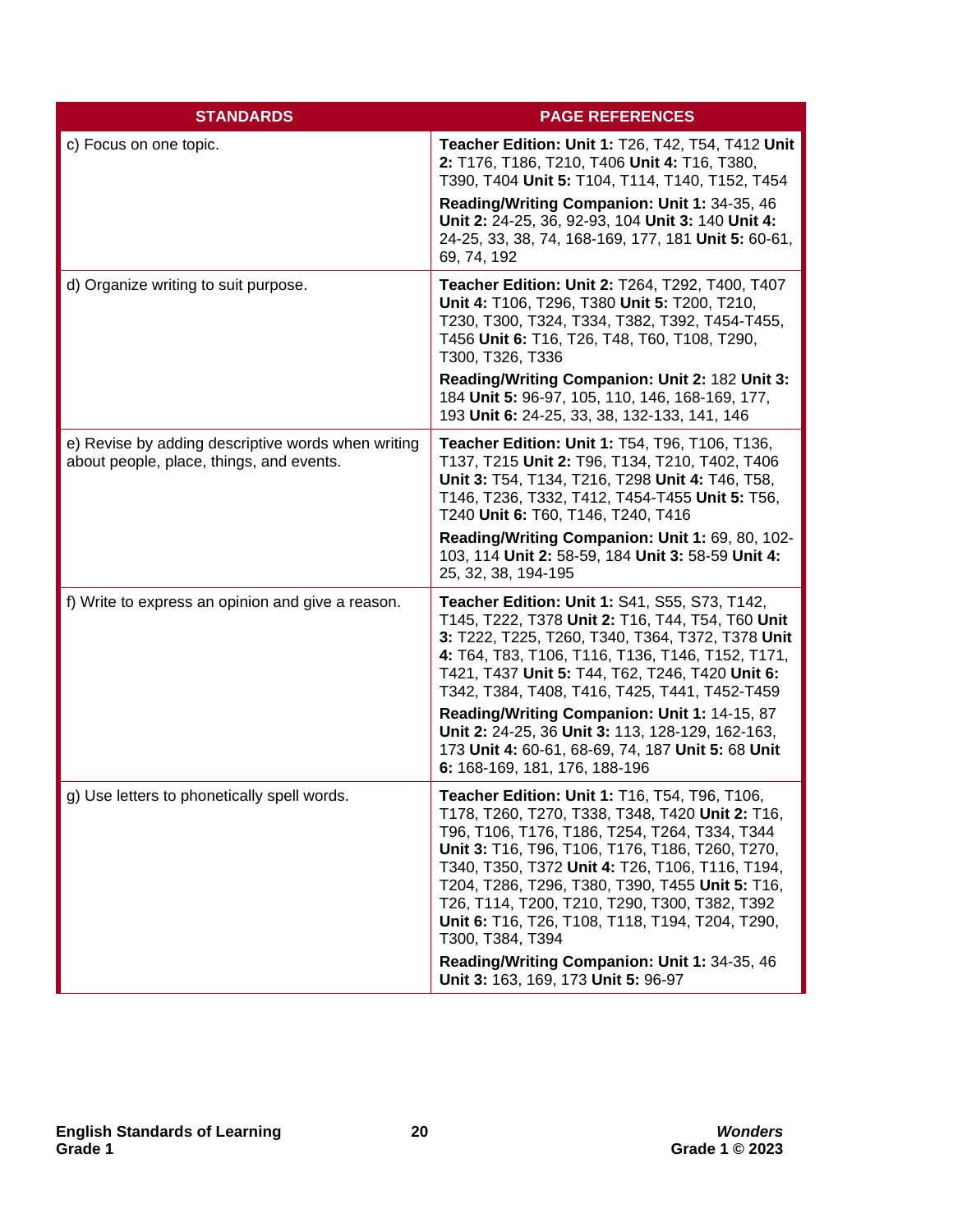| <b>STANDARDS</b>                                                                  | <b>PAGE REFERENCES</b>                                                                                                                                                                                                                                                                                                                                                                                                                                                                                                                                                                                              |
|-----------------------------------------------------------------------------------|---------------------------------------------------------------------------------------------------------------------------------------------------------------------------------------------------------------------------------------------------------------------------------------------------------------------------------------------------------------------------------------------------------------------------------------------------------------------------------------------------------------------------------------------------------------------------------------------------------------------|
| h) Share writing with others.                                                     | <b>Teacher Edition: Unit 1: T54, T60, T63, T136,</b><br>T142, T216, T222, T296, T302, T372, T378, T410<br>Unit 2: T54, T60, T134, T140, T210, T216, T292,<br>T298, T366, T372, T404 Unit 3: T54, T60, T134,<br>T140, T216, T222, T298, T304, T372, T378, T410<br>Unit 4: T58, T64, T146, T152, T236, T242, T332,<br>T338, T412, T418, T456 Unit 5: T56, T62, T152,<br>T158, T240, T246, T249, T334, T340, T414, T420,<br>T458 Unit 6: T60, T66, T146, T152, T240, T246,<br>T336, T342, T416, T422, T460<br>Reading/Writing Companion: Unit 1: 196 Unit 2:<br>186 Unit 3: 188 Unit 4: 196 Unit 5: 196 Unit 6:<br>196 |
| 1.13 The student will edit writing for capitalization, punctuation, and spelling. |                                                                                                                                                                                                                                                                                                                                                                                                                                                                                                                                                                                                                     |
| a) Use complete sentences.                                                        | <b>Teacher Edition: Unit 1: S17, S29, S35, T17, T42,</b><br>T54, T270, T362, T372, T408, T417, T425 Unit 3:<br>T26, T340 Unit 5: T230, T240, T489<br>Reading/Writing Companion: Unit 1: 46, 181,<br>195 Unit 5: 96-97, 110                                                                                                                                                                                                                                                                                                                                                                                          |
| b) Begin each sentence with a capital letter and<br>use ending punctuation.       | <b>Teacher Edition: Unit 1: T17, T55, T106, T136,</b><br>T207, T216, T217, T296, T362, T372, T408, T409,<br>T417, T420 Unit 2: T176, T186, T210, T254, T264,<br>T282, T292, T366, T367, T373, T403 Unit 3: T9,<br>T409 Unit 4: T137, T146 Unit 5: T141, T152,<br>T153, T159, T457 Unit 6: T240, T459<br>Reading/Writing Companion: Unit 1: 69, 80, 148,<br>176-177, 181, 194-195 Unit 2: 92-93, 104, 185<br>Practice Book: 13, 14, 45, 46, 126-127, 138, 158,                                                                                                                                                       |
|                                                                                   | 364                                                                                                                                                                                                                                                                                                                                                                                                                                                                                                                                                                                                                 |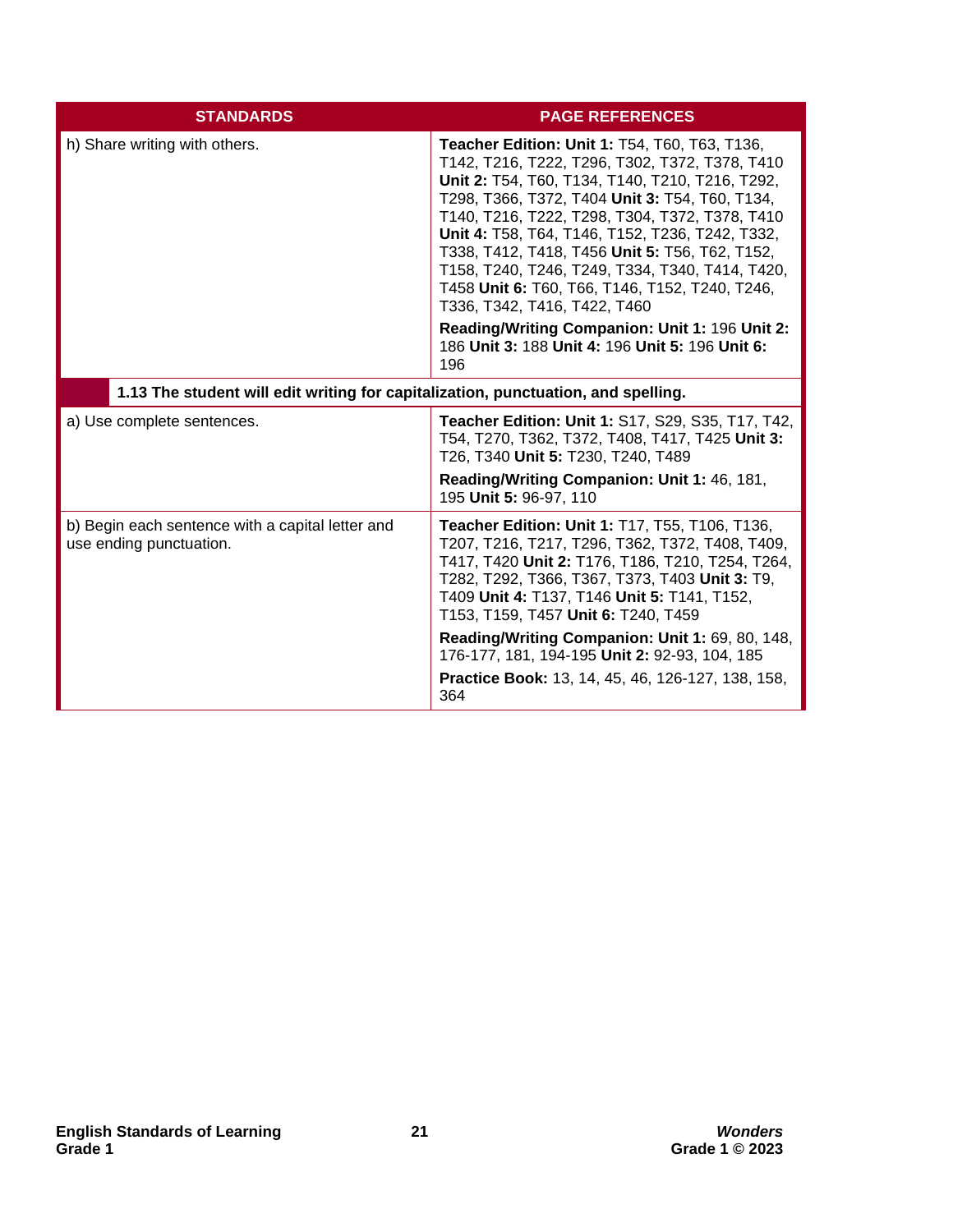| <b>STANDARDS</b>                                                                                           | <b>PAGE REFERENCES</b>                                                                                                                                                                                                                                                                                                                                                                                                                                                                                                                                                                                                                                                             |
|------------------------------------------------------------------------------------------------------------|------------------------------------------------------------------------------------------------------------------------------------------------------------------------------------------------------------------------------------------------------------------------------------------------------------------------------------------------------------------------------------------------------------------------------------------------------------------------------------------------------------------------------------------------------------------------------------------------------------------------------------------------------------------------------------|
| c) Use correct spelling for commonly used sight<br>words and phonetically regular words.                   | Teacher Edition: Unit 1: T16, T54, T136, T178,<br>T216, T233, T260, T270, T296, T313, T338, T348,<br>T372, T409 Unit 2: T16, T54, T96, T106, T134,<br>T176, T186, T210, T254, T264, T292, T334, T344,<br>T366, T403 Unit 3: T16, T54, T76, T96, T106,<br>T134, T176, T186, T216, T297, T298, T320, T337,<br>T340, T350, T372, T409 Unit 4: T16, T26, T58,<br>T77, T146, T194, T204, T236, T286, T296, T332,<br>T380, T390, T412, T455 Unit 5: T13, T56, T114,<br>T152, T200, T210, T240, T290, T300, T334, T382,<br>T392, T414, T457 Unit 6: T16, T26, T60, T108,<br>T118, T146, T194, T204, T240, T290, T300, T336,<br>T394, T416, T459<br>Reading/Writing Companion: Unit 3: 186 |
| <b>Research</b>                                                                                            |                                                                                                                                                                                                                                                                                                                                                                                                                                                                                                                                                                                                                                                                                    |
| 1.14 The student will conduct research to answer questions or solve problems using<br>available resources. |                                                                                                                                                                                                                                                                                                                                                                                                                                                                                                                                                                                                                                                                                    |
| a) Generate topics of interest.                                                                            | Teacher Edition: Unit 1: T218, T374-T375, T433<br>Unit 2: T136-T137, T212, T427 Unit 3: T136,<br>T374, T404-T405 Unit 4: T60-T61, T148-T149,<br>T238-T239, T334-T335, T415 Unit 5: T242, T365,<br>T416-T417, T427 Unit 6: T62, T418-T419<br>Reading/Writing Companion: Unit 1: 118, 184<br>Unit 2: 74, 108 Unit 3: 74, 176, 182-183 Unit 4:<br>42, 78, 114, 150 Unit 5: 114, 184 Unit 6: 42, 184                                                                                                                                                                                                                                                                                   |
| b) Generate questions to gather information.                                                               | Teacher Edition: Unit 1: T56, T138-T139, T218-<br>T219, T298-T299, T375 Unit 2: T56-T57, T136-<br>T137, T294 Unit 3: T56-T57, T136-T137, T300-<br>T301, T374-T375, T433 Unit 4: T60-T61, T238-<br>T239, T414, T479 Unit 5: T154, T242-T243, T416-<br>T417, T481 Unit 6: T148-T149, T159, T171, T242,<br>T271, T338, T349, T418, T483<br>Reading/Writing Companion: Unit 1: 50, 84, 118<br>Unit 2: 40, 74, 142 Unit 3: 40, 74, 144, 176 Unit 4:<br>42, 114, 184 Unit 5: 78, 114, 184, 114, 150, 184                                                                                                                                                                                 |
| c) Identify pictures, texts, or people as sources of<br>information.                                       | Teacher Edition: Unit 1: T56-T57, T138, T218-<br>T219, T299, T374-T375, T433 Unit 2: T56-T57,<br>T137, T212-T213, T294 Unit 3: T56-T57, T137,<br>T300-T301, T374-T375, T433 Unit 4: T60-T61,<br>T148-T149, T238-T239, T334-T335, T414-T415<br>Unit 5: T154-T155, T243, T417, T481 Unit 6: T62-<br>T63, T148, T242-T243, T338, T418<br>Reading/Writing Companion: Unit 1: 51, 84, 118,<br>184 Unit 2: 40, 108, 142 Unit 3: 40, 144 Unit 4:<br>42, 78, 114, 150, 184 Unit 5: 78 Unit 6: 114, 150,<br>184                                                                                                                                                                             |